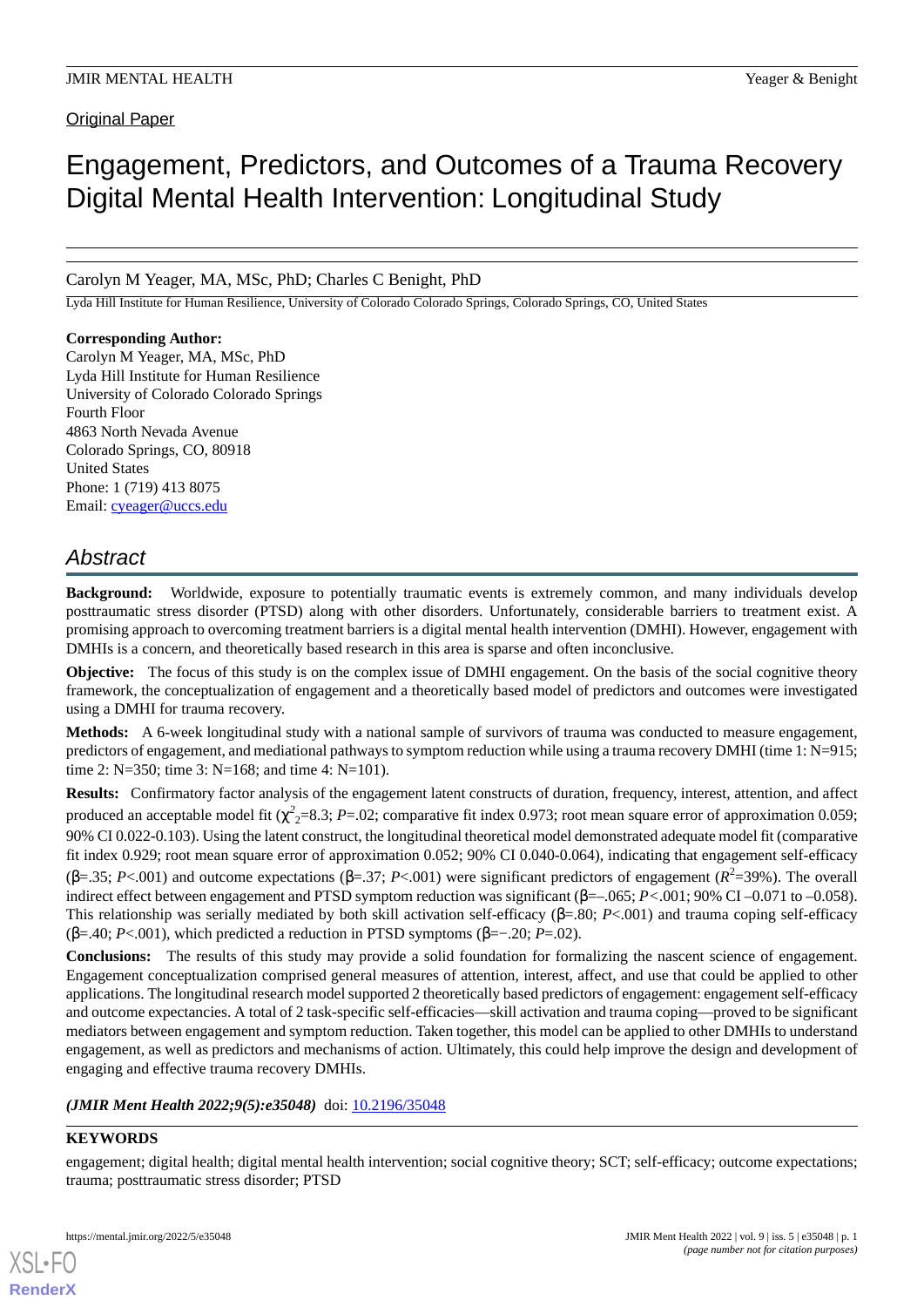## *Introduction*

## **Background**

The World Mental Health Survey Consortium indicated that  $>70\%$  of adults are exposed to traumatic events [[1\]](#page-13-0). In the United States, approximately 90% of people are estimated to have at least one exposure to a traumatic event during their lifetime [[2\]](#page-13-1). The COVID-19 pandemic has presented additional challenges resulting in an increased global demand for mental health services, along with increases in trauma exposure in its aftermath [[3\]](#page-13-2). As trauma exposure increases, so do the risks of developing posttraumatic stress disorder (PTSD), along with other mental and physical health conditions [\[4](#page-13-3)]. Costs associated with mental health disorders are significant, accounting for approximately 7% of the global burden of disease and 19% of all years lived with disability [[5](#page-13-4)]. Despite its high prevalence and societal costs, treatment coverage remains poor, resulting in a global mental health treatment gap [[6\]](#page-13-5). Substantial barriers to mental health treatment include perceived stigma, access, costs, and lack of trained personnel. Rural and underserved communities are especially vulnerable to these barriers, which have been exacerbated in the wake of the COVID-19 pandemic [[7\]](#page-13-6).

## **Digital Mental Health Interventions**

A promising approach to overcoming these barriers is the use of technology to reach more people at a low cost in a structured and confidential format [\[8,](#page-13-7)[9](#page-13-8)]. Technology to promote mental health and behavior change is referred to as a digital mental health intervention (DMHI). The acceptance of DMHI apps continues to increase, and downloads have risen exponentially since the proliferation of the COVID-19 pandemic [[10\]](#page-14-0). Several systematic reviews have concluded that although DMHIs are growing in popularity, evidence of their efficacy is still limited [[10](#page-14-0)[,11](#page-14-1)]. Research suggests that some inconclusive findings on DMHI effectiveness may be related to a lack of engagement [[12\]](#page-14-2). As engagement may influence intervention outcomes, a greater understanding of engagement and the factors that influence DMHI engagement is essential [[13\]](#page-14-3).

However, despite its importance, a consistent engagement conceptualization is lacking [[14\]](#page-14-4). The term *engagement*, broadly

defined as attention, interest, and use of a DMHI [\[15](#page-14-5)], has been used in many ways, yielding inconsistent findings and making it challenging to synthesize reliable models and measures. The lack of guidelines or specificity makes it difficult to measure, interpret, and compare the engagement metrics across DMHIs. A recent systematic review concluded that the field of DMHIs depends on user engagement, and the lack of clear definitions and standards can be harmful to the field [\[16](#page-14-6)].

This study sought to address this gap by extending previous engagement research [\[17](#page-14-7)] to examine a theoretical framework for the conceptualization of engagement, predictors of engagement, and the relationship between engagement and outcomes. Before presenting the model, the engagement conceptualization is described.

#### **Engagement**

Most studies agree that engagement includes some interaction with a DMHI  $[18]$  $[18]$ ; however, there is little agreement as to what exactly engagement is, its bounds, and a precise conceptualization of the concept in general (see Yeager and Benight [[19\]](#page-14-9) for a full review). Systematic reviews of engagement research concluded that the definition of engagement must go beyond objective measures of use to include subjective measures of attention, interest, and affect [[14](#page-14-4)[-16](#page-14-6)]. This definition aligns with the social cognitive theory (SCT) framework [[20\]](#page-14-10), where observed behaviors (ie, DMHI use), cognitive factors (ie, attention and interest), and personal factors (ie, affect) interact to define the more complex process of engagement. As far as we are aware, this is one of the first studies to explore a multidimensional conceptualization of engagement that includes subjective measures of attention, interest, and affect and objective measures of use.

## **Longitudinal Engagement Research Model**

#### *Overview*

On the basis of this engagement conceptualization, a longitudinal research model was developed and tested [\(Figure 1](#page-2-0)). This model was built on several frameworks [\[15](#page-14-5),[17,](#page-14-7)[21](#page-14-11)] and included predictors of engagement (shown in brown), objective and subjective measures of engagement (shown in purple), and direct and indirect relationships to DMHI outcomes (shown in blue).

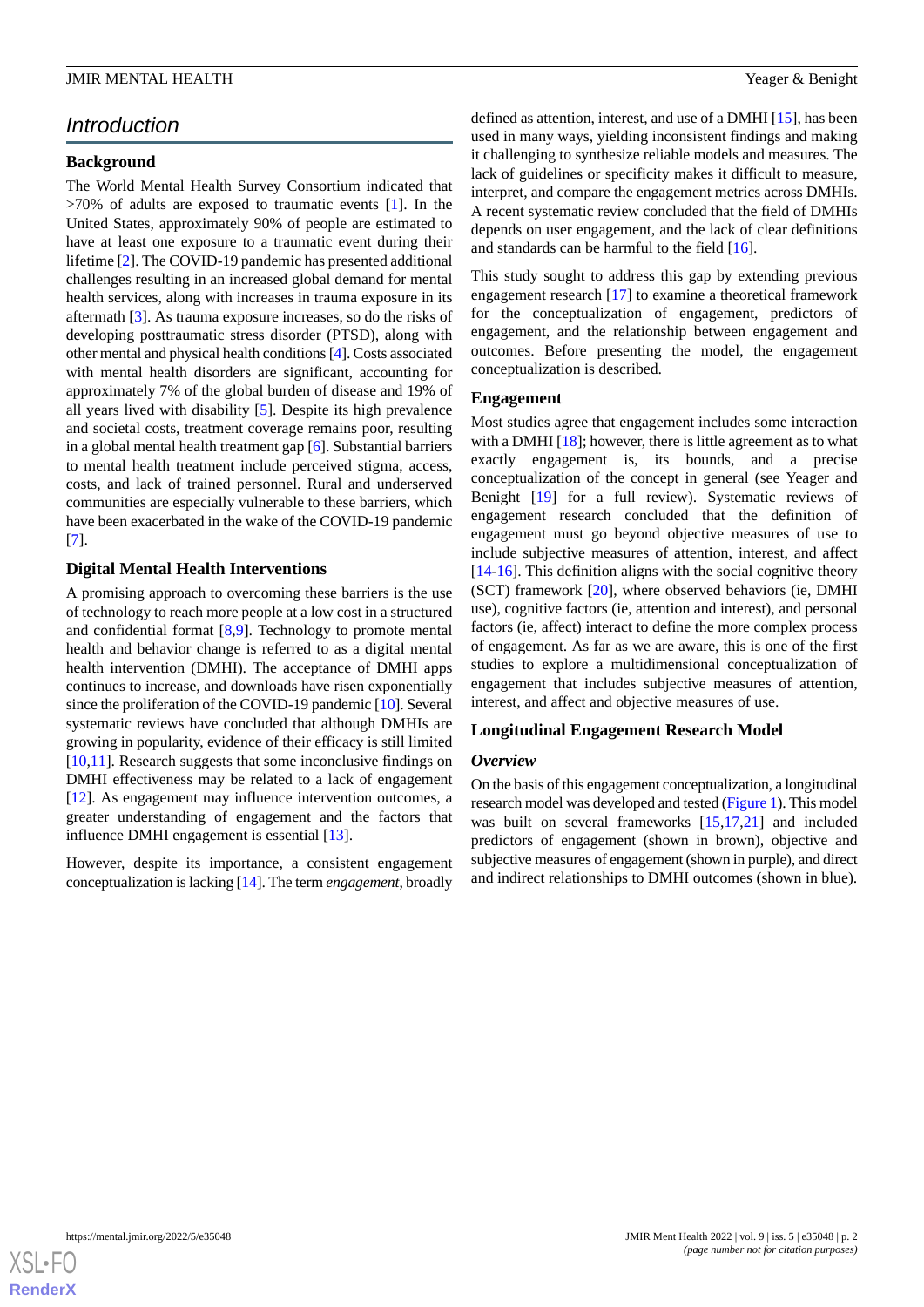<span id="page-2-0"></span>**Figure 1.** Proposed longitudinal digital mental health intervention engagement model. Predictors of engagement are shown in brown, objective and subjective measures of engagement are shown in purple, and the direct and indirect relationships to digital mental health intervention outcomes are shown in blue. Hypotheses are also indicated. DMHI: digital mental health intervention.



## *Engagement Predictors*

Predictors of engagement can include countless combinations of user characteristics and DMHI design components [\[22](#page-14-12),[23\]](#page-14-13). Using a theoretical framework is essential to begin to whittle down the most important factors [[12\]](#page-14-2). SCT, which offers a parsimonious, self-regulatory framework for motivating DMHI engagement [[20\]](#page-14-10), suggests that behaviors are performed if one perceives confidence in one's ability, there are few external barriers, and the behavior is worth the effort. Self-efficacy [\[24](#page-14-14)] and outcome expectations [\[25](#page-14-15)] are key constructs in this self-regulatory process. SCT suggests that predictors of engagement include both personal (eg, appraisals) and external (eg, DMHI characteristics) factors.

Engagement self-efficacy reflects appraisals of one's ability to initiate and maintain engagement with a DMHI despite barriers associated with using a DMHI [[26\]](#page-14-16) that focuses on trauma recovery [\[27](#page-14-17)]. Engagement self-efficacy incorporates both confidence in using technology and confidence in addressing traumatic stress symptoms. Individuals high in engagement self-efficacy imagine success in using a DMHI and are more likely to initiate a new behavior, invest more effort, and persist longer than those who are less self-efficacious [\[28](#page-14-18)]. These individuals may persist despite challenges associated with using technology and avoidant behaviors, a hallmark symptom cluster of PTSD [[29\]](#page-14-19). Therefore, engagement self-efficacy is predicted to have a positive effect on engagement.

Outcome expectations are the estimation that a given behavior, once performed, will lead to desired outcomes [\[30](#page-14-20)]. Outcome expectancy includes DMHI characteristics such as beliefs that the DMHI will be effective [\[31](#page-14-21)]. For this study, outcome expectations are defined as perceptions that using the DMHI will increase one's ability to cope with symptoms associated with their trauma. Low outcome expectations are often cited as barriers to in-person evidence-based treatment for those with

```
https://mental.jmir.org/2022/5/e35048 JMIR Ment Health 2022 | vol. 9 | iss. 5 | e35048 | p. 3
```
 $X$ SL•FO **[RenderX](http://www.renderx.com/)** PTSD [\[32](#page-14-22)]. Therefore, higher outcome expectations are predicted to have a positive effect on DMHI engagement.

#### *Engagement Outcomes*

Understanding the full picture of DMHI effectiveness must also include the anticipated effects of engagement on important postintervention outcomes. The ambiguity demonstrated in the predictors of engagement research was also found in research examining the relationship between engagement and DMHI outcomes [\[33](#page-14-23),[34\]](#page-15-0). Research has shown that there is a dose-response relationship: the greater the use, the greater the positive effects [[17](#page-14-7)[,35](#page-15-1)]. However, not all DMHIs show this relationship [[31](#page-14-21)[,36](#page-15-2),[37\]](#page-15-3), which may be attributable to several factors, including a lack of engagement consensus and lack of consideration of DMHIs' mechanisms of action [[34\]](#page-15-0).

These mechanisms can serve as mediators between DMHI engagement and desired outcomes. Perski et al [\[15](#page-14-5)] found that mechanisms of action include beliefs, knowledge, motivation, self-efficacy, and skill practice. To increase our understanding of these potential mechanisms, our model included 2 serial mediators between engagement and outcomes [\(Figure 1\)](#page-2-0).

On the basis of the SCT, we examined 2 forms of self-efficacy, measured at subsequent periods, as potential mechanisms of action. According to Bandura [\[20](#page-14-10)], self-efficacy is a context-specific assessment of competence in performing a specific task. These different types of task-specific self-efficacy, which is an assessment targeting distinct appraisals across different groups of behaviors, include skill activation and coping with trauma symptoms.

Skill activation self-efficacy refers to a person's confidence in performing the specific skills taught by the DMHI, and coping self-efficacy for trauma (CSE-T) refers to a person's confidence in managing their internal and external posttraumatic recovery demands [[27\]](#page-14-17). In our theorizing, greater engagement with the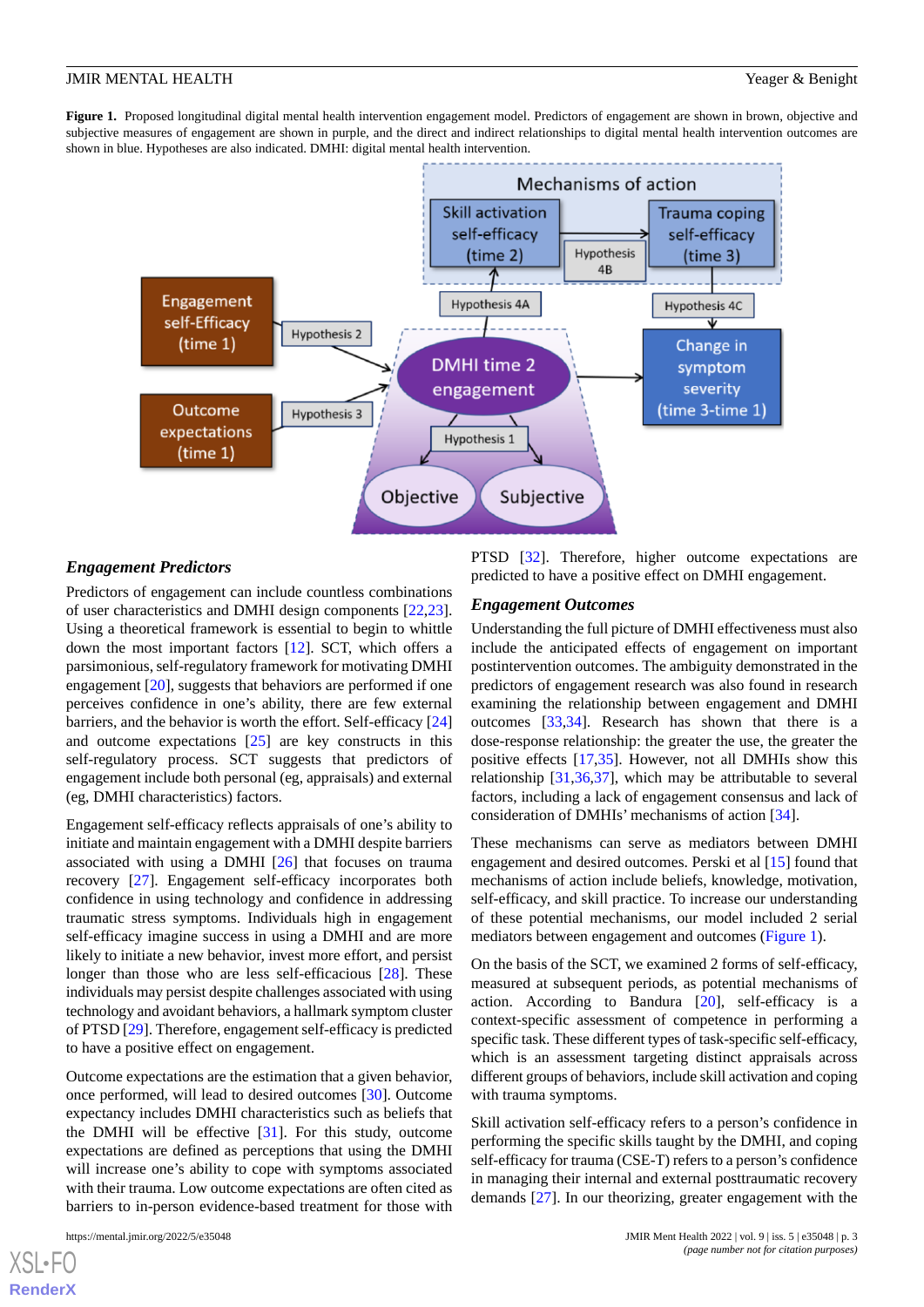DMHI enhanced skill activation self-efficacy, which led to subsequent increases in CSE-T. In the proposed model, skill activation self-efficacy was measured after using the DMHI for approximately 1 week (time 2 [T2]), and CSE-T was measured after using the DHMI for approximately 2 weeks (time 3 [T3]).

Skill activation self-efficacy reflects confidence in one's ability to use the new skills learned from the DMHI, despite associated barriers. According to Bandura [\[20](#page-14-10)], confidence in practicing DMHI skills precedes the actual use of the skill, and this step is often ignored in the literature. The specific trauma recovery skills taught by the DHMI are relaxation, increasing social support, managing triggers, identifying unhelpful thoughts, and using healthy coping strategies. Practicing these skills may prove to be more challenging to adhere to than expected; however, a self-efficacious person will respond more confidently, with better strategies, effort, and persistence in overcoming such hurdles. We hypothesized that as a person engages more with the DMHI, their confidence in using DMHI skills will also increase.

Those confident in practicing the DHMI trauma recovery skills may also increase their confidence in managing posttraumatic recovery demands. Research has shown that the aforementioned skills can improve one's ability to manage trauma-related symptoms [[38\]](#page-15-4). Consequently, increasing confidence in performing DMHI skills (ie, skill activation self-efficacy) was hypothesized to increase one's perceived ability to cope with trauma-related symptoms (ie, CSE-T). Those with high CSE-T perceive that they have the necessary coping strategies to manage posttraumatic recovery demands and, hence, experience fewer psychological symptoms [[38\]](#page-15-4). A recent longitudinal study showed that participants who used the DMHI for 3 weeks experienced an increase in CSE-T and clinically lower PTSD symptoms [[39\]](#page-15-5). Therefore, CSE-T was included as a mediator and predicted to have a significant and negative effect on PTSD symptoms (ie, increases in CSE-T result in decreases in symptom severity).

From the engagement conceptualization and longitudinal theoretical models, several hypotheses were put forth [\(Textbox](#page-3-0) [1](#page-3-0) and [Figure 1\)](#page-2-0).

<span id="page-3-0"></span>**Textbox 1.** Hypotheses of the study. CSE-T: coping self-efficacy for trauma.

#### **Study hypotheses**

- Hypothesis 1: a relationship exists between the observed subjective and objective engagement variables and their underlying engagement latent construct, as demonstrated by the adequate model fit of the latent construct. The engagement latent construct included objective measures of use and subjective measures of attention, interest, and affect.
- Hypothesis 2: participants with higher engagement self-efficacy would experience higher levels of engagement.
- Hypothesis 3: participants with higher outcome expectations would experience higher levels of engagement.
- Hypothesis 4: skill activation self-efficacy and coping self-efficacy for trauma would serially mediate the relationship between engagement and outcome:
	- Hypothesis 4A: participants with higher levels of engagement would experience higher levels of skill activation self-efficacy.
	- Hypothesis 4B: participants with higher levels of skill activation self-efficacy would experience higher levels of CSE-T.
	- Hypothesis 4C: participants with higher CSE-T would experience a greater reduction in trauma symptoms.

# *Methods*

## **Overview**

A 6-week correlational, longitudinal study was performed using a DMHI with a population of survivors of trauma to test the proposed engagement conceptualization and theoretical model. The study was completed entirely on the web without human interaction to examine engagement *in the wild* with minimal engagement-related confounds [\[40](#page-15-6)].

## **Participants**

To improve external validity, recruitment for the web-based study comprised a national sample of survivors of trauma who had experienced a variety of traumatic events. Specifically, participants were recruited from flyers, social media groups, and the university's Sona web-based study system. The inclusion criteria were as follows: (1) having experienced at least one traumatic event based on the Diagnostic and Statistical Manual of Mental Disorders, Fifth edition Criterion A [\[29](#page-14-19)], (2) English speaking, (3) aged  $\geq$ 18 years, and (4) having a score >0 on a measure of posttraumatic distress. No other inclusion or

[XSL](http://www.w3.org/Style/XSL)•FO **[RenderX](http://www.renderx.com/)**

exclusion criteria were specified to maximize the number and diversity of respondents.

## **Sample Size Criteria**

Although most researchers advise a sample size of 10 participants for each parameter being estimated [[41\]](#page-15-7), the ratio of sample size to free parameters may be as low as 5:1 with certain model specifications (ie, large factor loading and multiple indicators for each latent variable [\[42](#page-15-8)]). This study recruited more participants (at time 1 [T1]; 915/1367, 66.93% who met the criteria) to achieve this minimum while allowing for nonuse, dropout attrition, and flexibility to handle missing data and other unanticipated procedural or methodological issues.

## **Materials: DMHI (My Trauma Recovery)**

The DMHI used in this study was *My Trauma Recovery* (MTR), which was designed by developers to improve an individual's CSE-T [\[43](#page-15-9)]. MTR is a self-guided, theoretically based, DMHI with no interactions with a therapist. MTR is mainly based on SCT [\[43](#page-15-9)] and focuses on increasing an individual's ability to cope with trauma via six self-directed modules: (1) unhelpful ways of coping, (2) relaxation, (3) social support, (4) self-talk,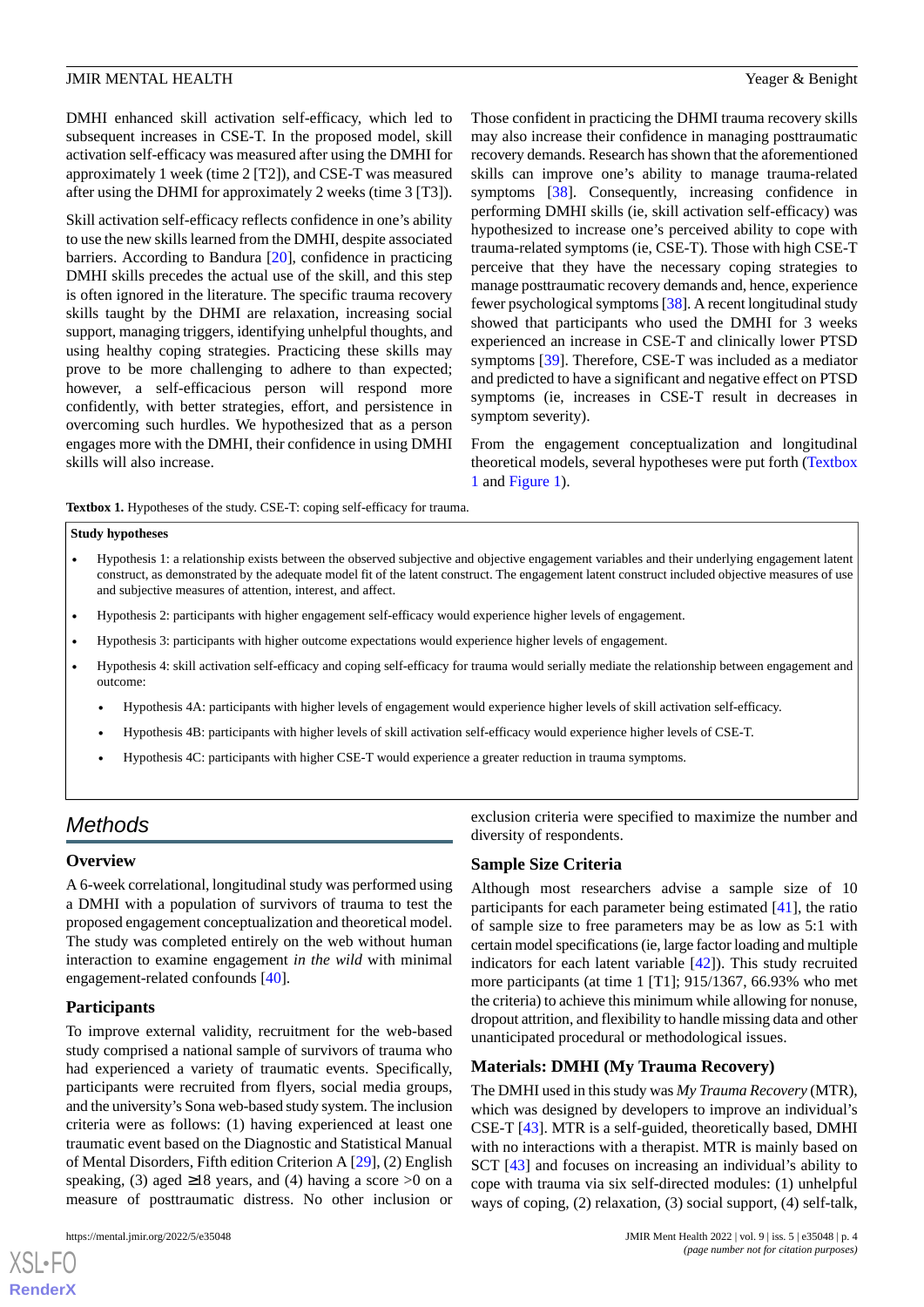(5) trauma triggers and memories, and (6) seeking professional help. There is empirical support for the efficacy of MTR, and its mechanism of action (increasing CSE-T) is understood [[39\]](#page-15-5).

#### **Study Design**

<span id="page-4-0"></span>The overall study design is shown in [Figure 2](#page-4-0). Participants were assigned a random participant identification number to maintain

Figure 2. Fully automated, longitudinal research design. The total duration is 6 weeks. DMHI: digital mental health intervention; T1: time 1; T2: time 2; T3: time 3; T4: time 4.



The study was designed to allow participants enough time to practice the skills they learned from the DMHI. Each period indicated the completion of a survey. To move from T1 to T2 and from T2 to T3, the participants had to complete a minimum of 2 modules of the DMHI. Therefore, the individuals moved through the study at different rates. On average, participants moved from one period to the next every 8 days (from T1 to T2: mean 8.88, SD 13.31 days; from T2 to T3: mean 8.49, SD 7.72 days; from T1 to T3: mean M15.67, SD 13.56 days).

After T3, the use of the DMHI was optional. After finishing a module, participants were asked to complete a short, postmodule survey that measured engagement. To increase adherence, automatic reminder emails were sent to participants throughout the study.

## **Procedures**

## *Overview*

Data were collected over 2 years between August 2018 and August 2020. Recruitment followed three primary strategies: (1) Western university's Sona system posting to recruit undergraduate students, (2) paid advertising on various social media platforms (Facebook, LinkedIn, and Twitter), and (3) free advertising on various email listservs. Sona participants were compensated with extra credit, and web-based participants were compensated US \$15 when they completed all study protocols. All participants were entered in a raffle for one of four US \$50 gift cards after completing all study protocols (T1, T2, T3, and T4). A list of resources was provided to participants after completing each survey.

## *Screening*

[XSL](http://www.w3.org/Style/XSL)•FO **[RenderX](http://www.renderx.com/)**

All participants were provided with a brief statement explaining the procedure and a link to the study on Qualtrics. Participants indicated that they voluntarily agreed to participate in the web-based informed consent form. After the participants provided informed consent via Qualtrics (by pressing the *I Agree* button), they completed the screening questionnaires. Those who did not meet the criteria (ie, did not experience a traumatic event or were not experiencing any symptoms of posttraumatic distress) were not included in the study.

## *T1 Procedures*

Those who met the inclusion criteria were automatically provided the baseline T1 questionnaire, which included all measures assessing demographics, engagement self-efficacy, outcome expectations, and CSE-T. To increase the validity of the responses, 7 questions were embedded throughout the T1 survey as an attention assessment. These questions asked participants to select a specific response (eg, "For this item, please select 'None at all'"). A valid case was identified as a participant who answered most (4 of 7) validity questions correctly [\[44](#page-15-10)].

anonymity and track their progress throughout the study. This study used a longitudinal research design comprising 4 periods. T1 was the baseline, T2 was approximately 1 week after T1, and T3 was approximately 2 weeks after T1. Time 4 (T4) was a follow-up questionnaire sent out 30 days after the completion

of the study (approximately 6 weeks after T1).

All participants who validly completed the T1 survey and met the inclusion criteria were provided access to MTR via email. This email provided participants with a link to MTR and instructions on how to create a user account, log into the site, and begin using the site. Participants were asked to watch an introductory video and use MTR as much as needed but were asked to use a minimum of 2 of the 6 modules to receive compensation. To increase adherence, a second reminder email was sent to the participants 3 days after qualification. This email reminded the participants to create an MTR account as soon as possible and contained instructions to do so.

## *Engagement*

Objective engagement levels were tracked and recorded by MTR throughout the study. Subjective engagement was assessed after the completion of a module.

## *T2 and T3 Procedures*

T2 and T3 used identical procedures and occurred approximately 1 week apart. After completing ≥2 MTR modules, participants were eligible to participate in the next period and were asked to fill out a questionnaire that assessed engagement self-efficacy, activation self-efficacy, CSE-T, and posttraumatic distress. After T3, participants could continue to use MTR as often as needed; however, this was not required.

## *T4 Procedures*

A month after completing the T3 survey (approximately 6 weeks from the start of the study), participants received a request via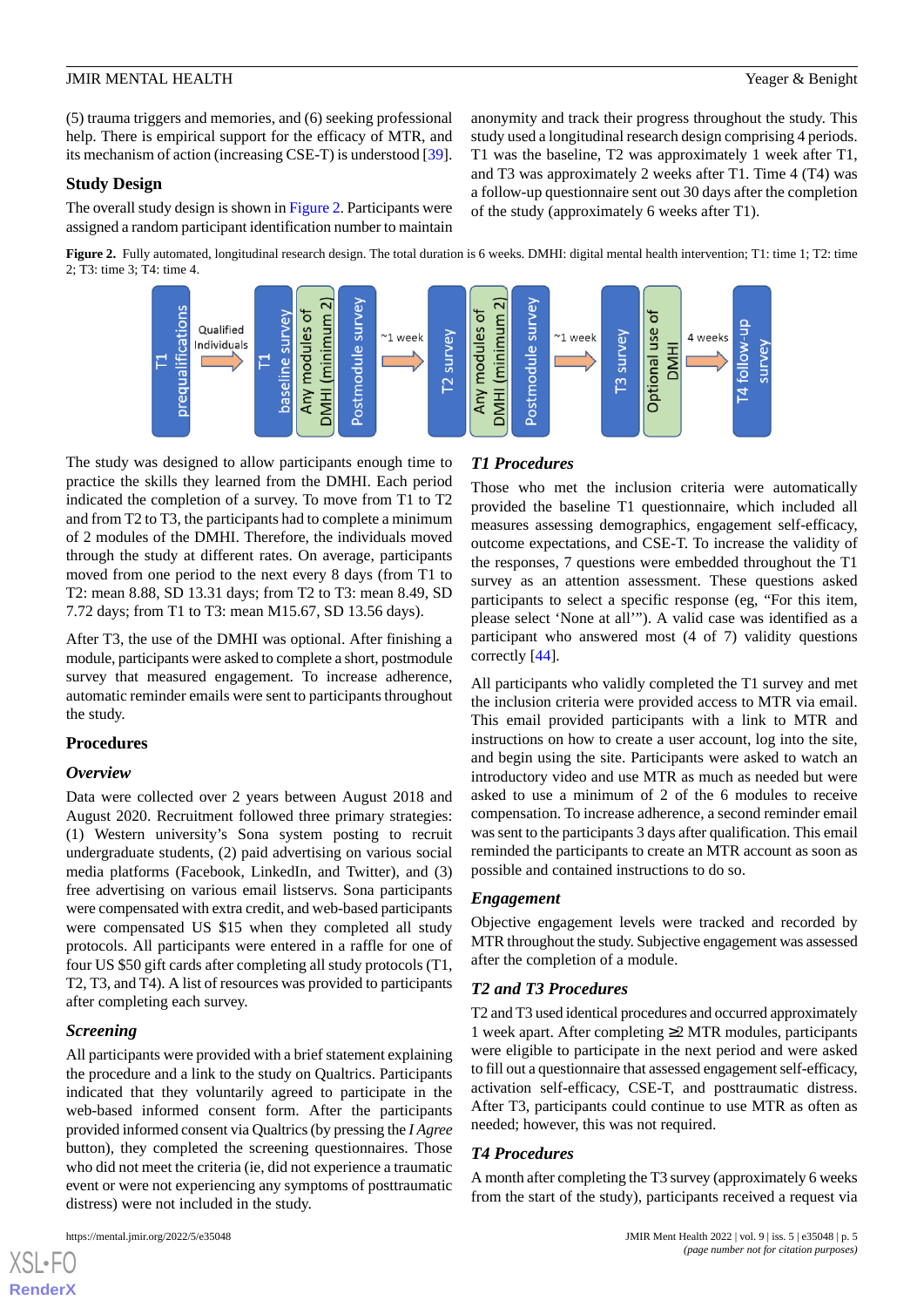email to fill out a brief T4 questionnaire that assessed skill activation self-efficacy, CSE-T, and posttraumatic distress.

## **Measures**

The measures used in this study are described in the following sections and are included in [Multimedia Appendix 1.](#page-13-9) The internal consistencies of the measures are included in the *Results* section.

## *Demographics (T1)*

Demographic information such as participants' ethnicity, age, gender, relationship status, income, mental health treatment history, and education was measured.

## *Traumatic Event (T1)*

The presence of a Criterion A traumatic event was assessed using the Life Events Checklist-5 (LEC-5), which is a 17-item self-report measure that assesses exposure to potentially traumatic events across the life span [[45\]](#page-15-11). The LEC-5 was used to determine whether participants had experienced a qualifying traumatic event over the course of their lives. If participants endorsed *Happened to me* or *Witnessed it* on the LEC-5, they were eligible for the study. The LEC-5 demonstrated good test-retest reliability  $(r=0.82)$  [[46\]](#page-15-12).

## *Engagement Self-efficacy (T1, T2, and T3)*

Engagement self-efficacy was measured using 8 questions at the beginning of T1, T2, and T3. During T1, the questions began with the sentence stem "I am confident that I can begin to use *My Trauma Recovery...*" and during T2 and T3, the same questions began with the sentence stem "I am confident that I can continue to use *My Trauma Recovery...*" Questions comprised items representing technological and coping-related barriers. The answers were provided on a 5-point Likert scale ranging from 1=*not at all confident* to 5=*very confident*.

## *Outcome Expectancies (T1, T2, and T3)*

Outcome expectations were measured at the beginning of each period with 9 questions that started with the sentence stem "If I use *MyTraumaRecovery* regularly I expect that*...*" Responses were scored on a 5-point Likert scale ranging from 1=*strongly disagree* to 5=*strongly agree*. Cons were reversed scored, and the total score was computed by summing the answers for all items of the positive and negative outcome expectancies scales.

## *PTSD Symptoms (T1, T2, T3, and T4)*

The PTSD checklist for the Diagnostic and Statistical Manual of Mental Disorders, Fifth Edition (PCL-5) [\[47](#page-15-13)] was used to measure PTSD symptoms and was anchored to the most relevant trauma on the LEC-5. The PCL-5 was assessed at T1, T2, T3, and the 1-month follow-up. Items assessed symptoms across 4 symptom clusters of PTSD (re-experiencing, avoidance, negative mood, and hyperarousal) on a 0- to 4-point Likert scale. Responses ranged from 0=*not at all*to 4=*extremely*. The PCL-5 was scored using the total symptom severity score (range 0-80) by summing the scores for each of the 20 items.

## *Engagement (T2, T3, and T4)*

## **Overview**

Engagement was measured both subjectively and objectively. Subjective self-report engagement measures comprised perceived use and attention, interest, and affect. Objective data were automatically measured from the system logs throughout each period. These measures are described in the following sections.

## **Engagement Subjective Use (Postmodule)**

The subjective perception of use was measured at the completion of each module and included depth (how much of the module did you use [0%-100%]?) and duration (minutes). In addition, frequency of use was assessed at T2, T3, and T4 with the question "How often did you use *My Trauma Recovery* during the past week?" Answers included 0=*never*, 1=*less than once a week,* 2=*once a week,* 3*=two to three times per week*, 4=*daily*, and 5=*more than once a day.*

## **Engagement Subjective Interest and Attention (Postmodule)**

The subjective experiences of interest and attention were measured at the completion of each module. Participants were asked to rank how true several statements were while using the DMHI surrounding interest and attention (eg, "I was absorbed"). The answers were provided on Likert scales, ranging from 0=*not at all true* to 4=*extremely true*.

## **Engagement Subjective Affect (T1 and Postmodule)**

The subjective dimension of affect was measured at baseline and after the completion of each module using the Positive and Negative Affect Schedule short form. The Positive and Negative Affect Schedule is a 20-item measure that assesses both positive and negative affect [\[48](#page-15-14)]. Each subscale comprised 10 items. The answers were provided on Likert scales, ranging from 1=*not at all* to 5=*extremely*.

## **Engagement Objective Use (Continuous)**

Objective engagement measures included continuously recorded data that quantified the frequency (number of logins), breadth (number of pages), depth (number of modules completed), and duration (total number of minutes logged in) of the DMHI use. The data were stored in a secure web-based database.

## *Skill Activation Self-efficacy (T2, T3, and T4)*

Skill activation self-efficacy was measured at T2, T3, and T4 using 8 questions that began with the sentence stem "I am confident that I can practice the skills I learned from *My Trauma Recovery...*" followed by items representing coping-related barriers. The answers were provided on a 5-point Likert scale ranging from 1=*not at all confident* to 5=*very confident*.

## *CSE-T (T1, T2, T3, and T4)*

CSE-T was assessed at baseline, T2, T3, and T4 using the CSE-T scale [[27\]](#page-14-17). The CSE-T is a 9-item scale that assesses coping self-efficacy for challenges and demands in the trauma recovery process. Questions such as "I feel capable that I can manage distressing dreams or images about the traumatic experience" were measured on a 7-point scale ranging from 1=*not at all capable* to 7=*totally capable*.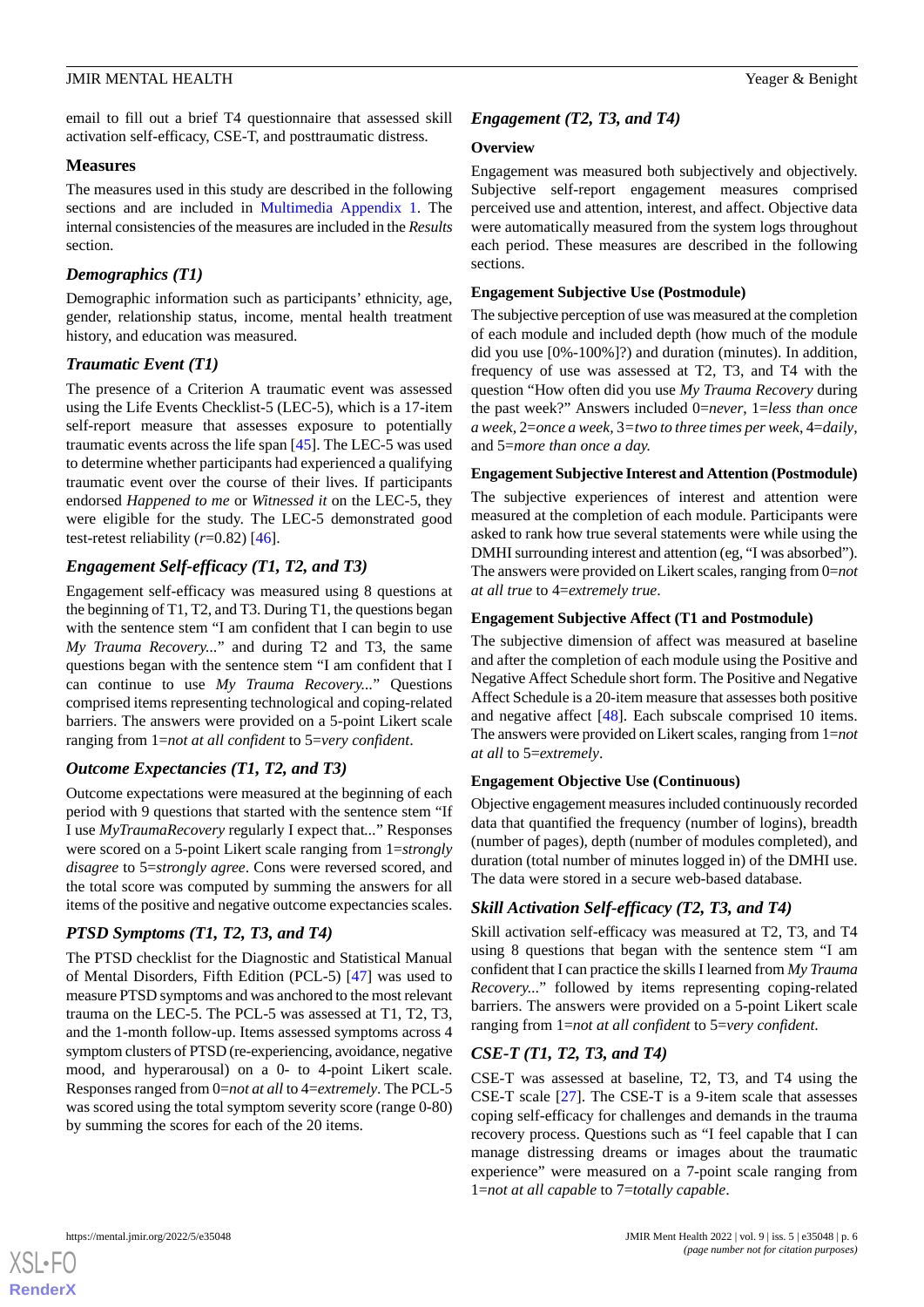## **Statistical Analyses**

## *Preliminary Analysis*

SPSS (version 28; IBM Corp) was used for the demographic and initial analysis. Data were inspected for invalid surveys, outliers, *missingness*, and other characteristics influencing fit before the analyses. The data were then assessed for outliers and normality.

## *Missing Data and Attrition*

Missing data were estimated with the full information maximum likelihood procedure using AMOS (version 28; IBM Corp). full information maximum likelihood assumes that data are either missing completely at random (MCAR) or missing at random (MAR) but is also robust when data are missing not at random [[49\]](#page-15-15). The first to be analyzed was the item- or scale-level missing data within each period. Next, tests were performed to analyze missing data because of attrition, which is common in self-directed DMHI longitudinal studies (approximately 99%) [[50\]](#page-15-16). These tests included the Little MCAR test [[51\]](#page-15-17), 2-tailed *t* tests, and multinomial regression tests [[52\]](#page-15-18).

## *Reliability*

SPSS (version 28) was used to calculate reliability. Cronbach  $\alpha$  [\[53](#page-15-19)] was used to calculate the internal consistency of the measures, where each item was measured on the same scale (ie, all items were measured on a 0-5–point Likert scale). Cronbach α is based on the *essentially tau-equivalent measurement model*, which assumes that each item measures the same latent variable on the same scale (variance) but with possibly different degrees of precision [\[54](#page-15-20)]. All measures met this assumption apart from the engagement latent construct, which comprised heterogenous items measured on different scales (eg, pages viewed, interest, affect, and attention) with different SDs. Therefore, the reliability of the engagement latent construct was calculated using the composite reliability (CR) coefficient [\[55](#page-15-21)].

## *MTR Effectiveness*

Although not the primary focus of this study, outcomes were analyzed with SPSS (version 28) using repeated-measures ANOVAs. Participants used MTR for approximately 2 weeks, during which their PTSD symptoms were measured at baseline (T1), 1-week (T2), 2-week (T3), and 4-week follow-ups (T4; approximately 6 weeks from baseline).

## *Fit Indices*

This study evaluated and interpreted model fit on two indices in addition to the chi-square value: (1) comparative fit index (CFI) [[42\]](#page-15-8) and (2) root mean square error of approximation (RMSEA) [[56\]](#page-15-22). The guidelines for acceptable fit included a nonsignificant chi-square value. However, it should be noted that the chi-square goodness-of-fit test statistic uses traditional statistical significance testing procedures and is highly subject to the sample size. A CFI >0.90 and RMSEA <0.10 were used as guidelines for acceptable model fit to the data [\[57](#page-15-23)]. Given the high attrition rates typically associated with self-directed web-based DMHI studies, more lenient criteria were chosen a priori and were used to evaluate model fit in this study [[58\]](#page-16-0).

# *Engagement Measurement Model*

To verify the construct validity of the engagement measurement model (hypothesis 1), a confirmatory factor analysis using AMOS (version 28) was used to confirm the factor structure of the set of observed subjective and objective engagement variables. Initially, all observed objective and subjective measures were included, such as objective items measuring the extent of use (minutes, logins, pages, and modules completed) and subjective measures of use, attention, affect, and interest. Items that had a poor factor loading were deleted to improve overall fit unless the deletion compromised the validity of the construct such that it no longer supported engagement conceptualization.

## *Longitudinal Research Model*

The proposed longitudinal structural equation model was tested using AMOS (version 28) to confirm hypotheses 2 to 4 (A, B, and C) [[59\]](#page-16-1). Our model specified 2 exogenous predictors of engagement, a multidimensional engagement latent construct, and skill activation self-efficacy and CSE-T as positive serial mediators between engagement and symptom reduction ([Figure](#page-2-0) [1\)](#page-2-0). To analyze the indirect mediational effects between engagement and outcomes, AMOS (version 28) bootstrapping (2000 samples) analysis was performed with bias-corrected CIs (90% CI).

## **Ethics Approval**

All study materials and procedures were approved by the University of Colorado, Colorado Springs, Institutional Review Board (19-011) before participant contact and data collection.

# *Results*

## **Preliminary Analysis**

## *Demographics*

[Table 1](#page-7-0) depicts the descriptive statistics of the demographic variables. Of the 1367 participants who signed up for the study, 915 (66.93%) qualified and completed the T1 survey. The participants who met the criteria were 76.9% (704/915) White, 17.8% (163/915) Hispanic or Latino, 7.4% (68/915) Black, 6.4% (59/915) Asian or Pacific Islander, 4.7% (43/915) Native American or Alaskan Native, and 3.3% (30/915) other (some participants specified multiple races). Of the 915 who qualified, 404 (44.1%) created an account on the DMHI, 350 (38.2%) participated in the T2 survey, and 168 (18.4%) participated in T3. Of the 168 participants who completed the T3 survey, 101 (60.12%) completed the T4 1-month follow-up survey.

All participants who met the criteria were directly exposed to ≥1 traumatic event either through experiencing or witnessing the event, including an accident (741/915, 81%), physical assault (564/915, 61.6%), sexual assault (547/915, 59.8%), life-threatening illness or injury (472/915, 51.6%), natural disasters (370/915, 40.4%), sudden unexpected death of someone close (350/915, 38.3%), military combat (72/915, 7.9%), captivity (51/915, 5.6%), and other distress (588/915, 64.3%).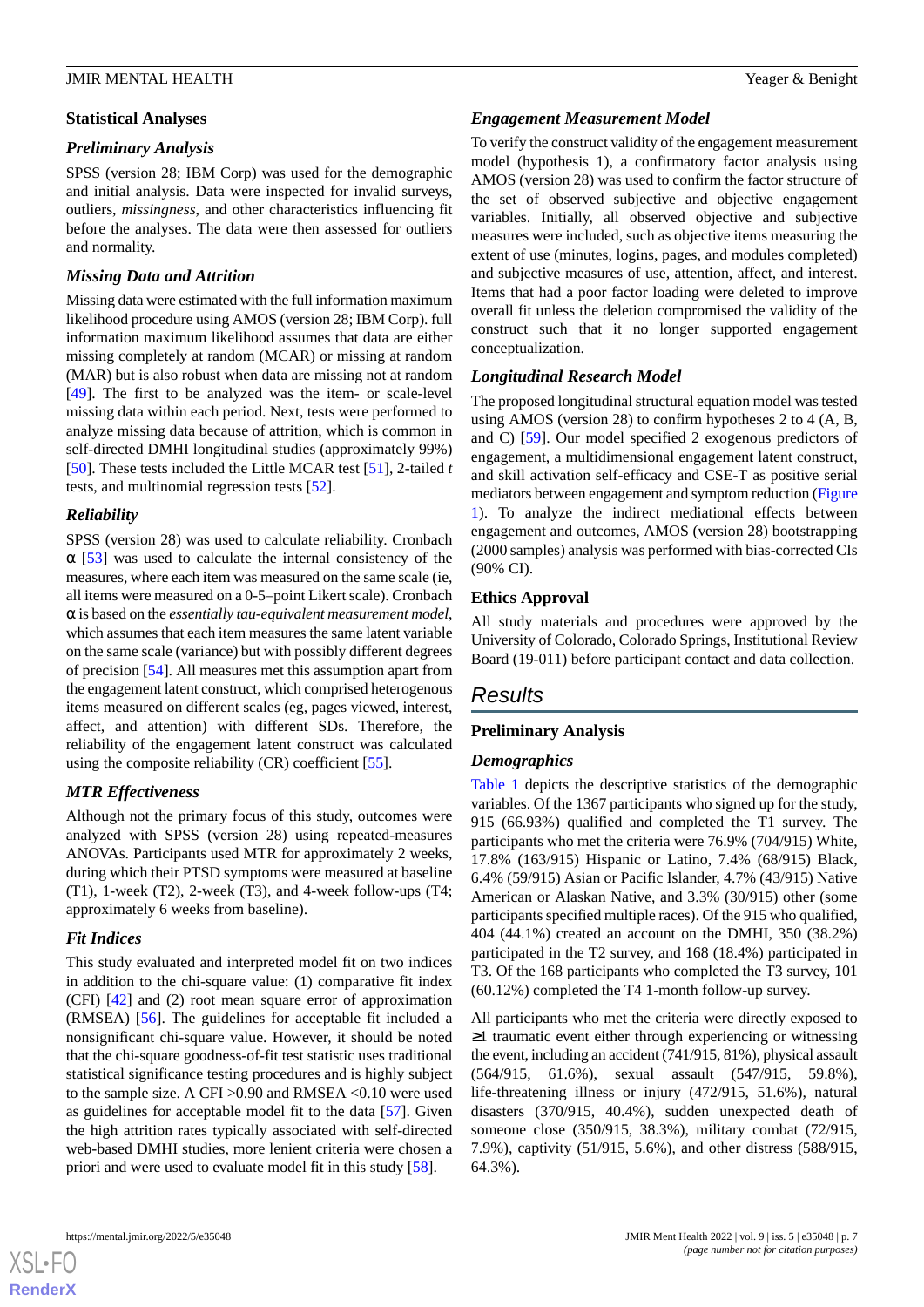Data were assessed for outliers and normality. A series of comparisons using ANOVA (Cronbach  $\alpha$ =.05) were conducted to determine whether any relevant differences existed in the variables of interest (eg, engagement variables, activation self-efficacy, and CSE-T) by demographic characteristics (eg,

age and education). No significant differences were found. Regarding multicollinearity, there was no correlation between variables above >0.80. Therefore, there was no indication of collinearity [\[60](#page-16-2)].

<span id="page-7-0"></span>

|  |  |  |  | Table 1. Descriptive statistics for demographics for time 1, time 2, time 3, and time 4 $(N=915)^{a}$ . |
|--|--|--|--|---------------------------------------------------------------------------------------------------------|
|--|--|--|--|---------------------------------------------------------------------------------------------------------|

| Measure                         | Time $1 (N=915)$    | Time $2(n=350)$       | Time $3(n=168)$     | Time $4(n=101)$     |  |
|---------------------------------|---------------------|-----------------------|---------------------|---------------------|--|
| Age (years), mean (SD; range)   | 24.11 (8.53; 18-62) | 26.13 (9.39; 18-60)   | 28.12 (9.04; 18-60) | 30.32 (9.08; 18-54) |  |
| Gender, n (%)                   |                     |                       |                     |                     |  |
| Female                          | 698 (76.3)          | 270(77.1)             | 117(69.7)           | 67(66.3)            |  |
| Male                            | 205(22.4)           | 77(22.0)              | 49 (28.9)           | 34 (33.7)           |  |
| Other                           | 10(1.1)             | 3(1)                  | 2(1.1)              | 0(0)                |  |
| Relationship status, $n$ (%)    |                     |                       |                     |                     |  |
| Single                          | 646 (70.6)          | 219(62.6)             | 96(57)              | 53 (52.4)           |  |
| Married                         | 143(15.6)           | 73 (20.9)             | 46(27.5)            | 34 (33.7)           |  |
| Divorced                        | 48(5.2)             | 27(7.7)               | 14(8.4)             | 10(9.9)             |  |
| Widowed                         | 5(0.5)              | 2(0.6)                | 1(0.6)              | 1(1)                |  |
| Other                           | 73(8)               | 29(8.3)               | 11(6.5)             | 3(3)                |  |
| Highest education, n (%)        |                     |                       |                     |                     |  |
| <b>High School</b>              | 173 (18.9)          | 57(16.3)              | 26(15.5)            | 14(14.1)            |  |
| Some college                    | 617(67.4)           | 225(64.3)             | 98 (58.4)           | 52(51.5)            |  |
| Bachelor's degree               | 81 (8.9)            | 45 (12.9)             | 31(18.3)            | 24(23.9)            |  |
| Graduate degree                 | 35(3.8)             | 20(5.7)               | 13(7.7)             | 11(10.8)            |  |
| Sona (vs web-based), n (%)      | 713 (77.9)          | 238 (68)<br>83 (49.3) |                     | 29(28.3)            |  |
| Mental health                   |                     |                       |                     |                     |  |
| Treatment (current), n (%)      | 248(27.1)           | 117(33.5)             | 62(36.7)            | 33(32.6)            |  |
| Treatment (lifetime), n (%)     | 548 (59.9)          | 246(70.3)             | 114(67.8)           | 72(71.7)            |  |
| Baseline PCL- $5^b$ , mean (SD) | 35.83 (19.10)       | 40.14 (18.27)         | 41.98 (18.32)       | 44.99 (16.97)       |  |
| Traumatic event, mean (SD)      |                     |                       |                     |                     |  |
| Frequency (lifetime)            | 9.79 (19.01)        | 10.49(15.63)          | 11.36 (16.32)       | 10.92(16.46)        |  |
| Intensity $(0-5)$               | 3.08(0.93)          | 3.27(0.79)            | 3.95(0.97)          | 4.12(0.91)          |  |

<sup>a</sup>Some percentages did not add up to 100% because of missing data.

<sup>b</sup>PCL-5: PTSD checklist for the Diagnostic and Statistical Manual of Mental Disorders, Fifth Edition.

## *Missing Data and Attrition*

The missing data for all relevant items within each period were 0.012% for T1, 0.006% for T2, and 0.005% for T3. As all item-level missing data per period were <1%, they were deemed negligible.

Of the 915 participants who met the criteria for the study, 511 (55.8%) did not create an account (ie, nonuse attrition). Of the 404 participants who created an account, 236 (58.4%) did not complete the T3 protocol. Hence, the nonuse and dropout rates were 55.8% and 58.4%, respectively. To analyze the missing data patterns, the Little MCAR test, a stricter criterion than MAR, was performed with all variables used in the full model (T1, T2, and T3) simultaneously, with age as a reference

[XSL](http://www.w3.org/Style/XSL)•FO **[RenderX](http://www.renderx.com/)**

variable. The results of this test showed that the missing data were not MCAR  $(\chi^2_{34} = 278.2; P < .001)$ . This suggests that missing data from T1 to T3 are either MAR or missing not at random; however, there are no definitive tests for these conditions [\[61](#page-16-3)].

Independent-sample 2-tailed *t* tests (equal variances assumed) showed significant baseline differences between noncompleters and completers on the predictors of engagement. Completers reported higher engagement self-efficacy (noncompleters: mean 16.85, SD 7.40; completers: mean 20.71, SD 6.70; *t*<sub>915</sub>=−6.21; *P<*.001) and higher outcome expectations (noncompleters: mean 21.91, SD 5.21; completers: mean 24.23, SD 4.61; *t*<sub>915</sub>=−5.33; and *P<*.001).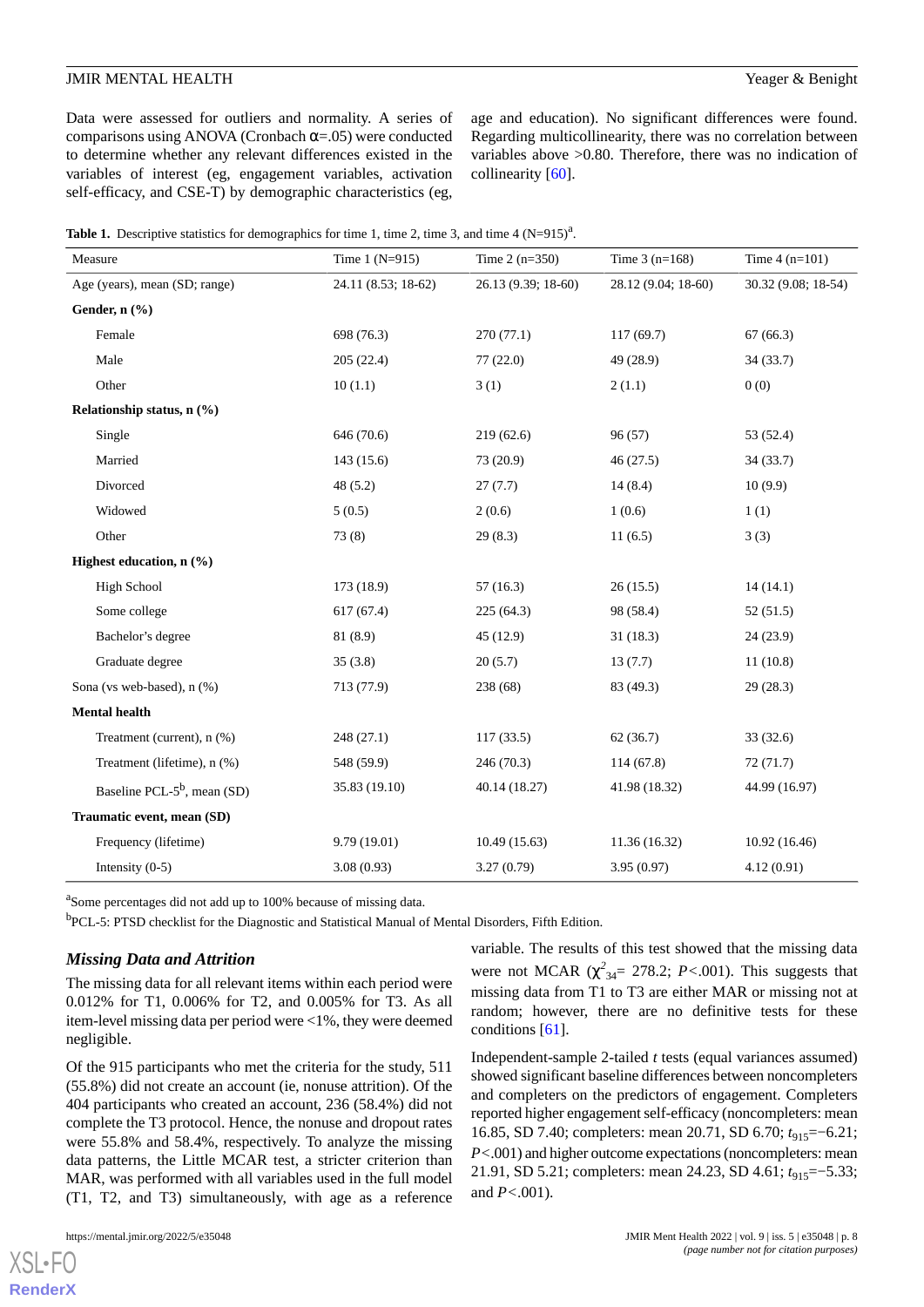Multinomial logistic regression was used to identify covariates and interactions that were simultaneously predictive of missingness for the different groups (ie, nonuse, dropouts, and completers). This allows researchers to reasonably assume that the data are MAR. All baseline measures were included (eg, age, education, baseline symptoms, engagement self-efficacy, and outcome expectations), and the results indicated that engagement self-efficacy (*B*=−0.07; odds ratio=0.93; *P=*.003; 95% CI 0.91-0.97) and outcome expectations (*B*=−0.11; odds ratio=0.90; *P=*.01, 95% CI 0.88-0.95) were the only significant predictors of dropout or nonuse group membership. As these significant covariates were included in the model, bias because of missingness may be reduced, and the assumptions of maximum likelihood were assumed to be met.

## *Reliability*

Cronbach  $\alpha$  [[53\]](#page-15-19) or the CR coefficient [[54\]](#page-15-20) was calculated for each measure in the model. The results are shown in [Table 2.](#page-8-0)

#### <span id="page-8-0"></span>**Table 2.** Internal reliability for T1<sup>a</sup> (N=915), T2<sup>b</sup> (n=350), T3<sup>c</sup> (n=168), and T4<sup>d</sup> (n=101) measures.

| Scale                                               | Number of items | Cronbach $\alpha$ |                |                |           |
|-----------------------------------------------------|-----------------|-------------------|----------------|----------------|-----------|
|                                                     |                 | T1                | T <sub>2</sub> | T <sub>3</sub> | <b>T4</b> |
| <b>Engagement predictors</b>                        |                 |                   |                |                |           |
| Engagement self-efficacy                            | 8               | .94               | .95            | .95            | e e       |
| Outcome expectations                                | 9               | .84               | .86            | .78            |           |
| <b>Engagement variables and latent construct</b>    |                 |                   |                |                |           |
| Attention or interest                               | 7               |                   | .86            | .84            | .81       |
| PANAS <sup>f</sup> (positive affect)                | 10              | .89               | .94            | .93            | .94       |
| Subjective frequency                                | 6               |                   | .89            | .91            | .96       |
| Engagement latent construct (composite reliability) | $\overline{4}$  |                   | .70            | .66            | .74       |
| <b>Outcome predictors</b>                           |                 |                   |                |                |           |
| Activation self-efficacy                            | 8               |                   | .97            | .96            | .97       |
| Trauma coping self-efficacy                         | 9               | .91               | .92            | .93            | .93       |
| Outcome                                             |                 |                   |                |                |           |
| $PCL-5g$                                            | 20              | .95               | .96            | .97            | .98       |

<sup>a</sup>T1: time 1.

 $<sup>b</sup>T2$ : time 2.</sup>

 $\text{c}_{\text{T3}: \text{ time 3}}$ .

 $d$ T1: time 4.

<sup>e</sup>Indicates scale not measured during the period.

<sup>f</sup>PANAS: Positive and Negative Affect Schedule.

g PCL-5: PTSD checklist for the Diagnostic and Statistical Manual of Mental Disorders, Fifth Edition.

## **MTR Effectiveness**

The average baseline PTSD symptom severity, as indicated by the PCL-5, was above the 33.00 cutoff value suggested by the National Center for PTSD (T1: mean43.77, SD 17.43). A repeated-measures ANOVA showed that PTSD symptoms differed significantly between time points (Wilks  $\lambda$ =0.507;  $F_{3,97}$ =31.42; *P*<.001), with a large effect size ( $\eta^2$ =0.49). Post hoc tests using the Bonferroni correction revealed that PTSD was reduced by an average of 11.10 points on the PCL-5 after 1 week (*P<*.001), 13.25 after 2 weeks (*P<*.001), and 18.15 (*P<*.001) after 6 weeks.

## **Engagement Measurement Model**

The initial test of the engagement latent construct provided a poor fit to the data ( $\chi^2_{27}$ =347.8; *P*<.001; CFI 0.663; RMSEA 0.134; 90% CI 0.122-0.146). Nonsignificant and poor loading factors were deleted to improve the model fit. The final engagement measurement model comprised attention or interest (β=.76; *P<*.001), positive affect (β=.83; *P<*.001), subjective measure of frequency (β=.46, *P<*.001), and the objective measure of pages viewed (β=.13, *P=*.02). The excellent fit (χ *2* <sup>2</sup>=8.3; *P=*.02; CFI 0.973; RMSEA 0.059; 90% CI 0.022-0.103) of the confirmed engagement model supported hypothesis 1 [\(Figure 3\)](#page-9-0) and was consistent with the engagement definition [\[15](#page-14-5)].

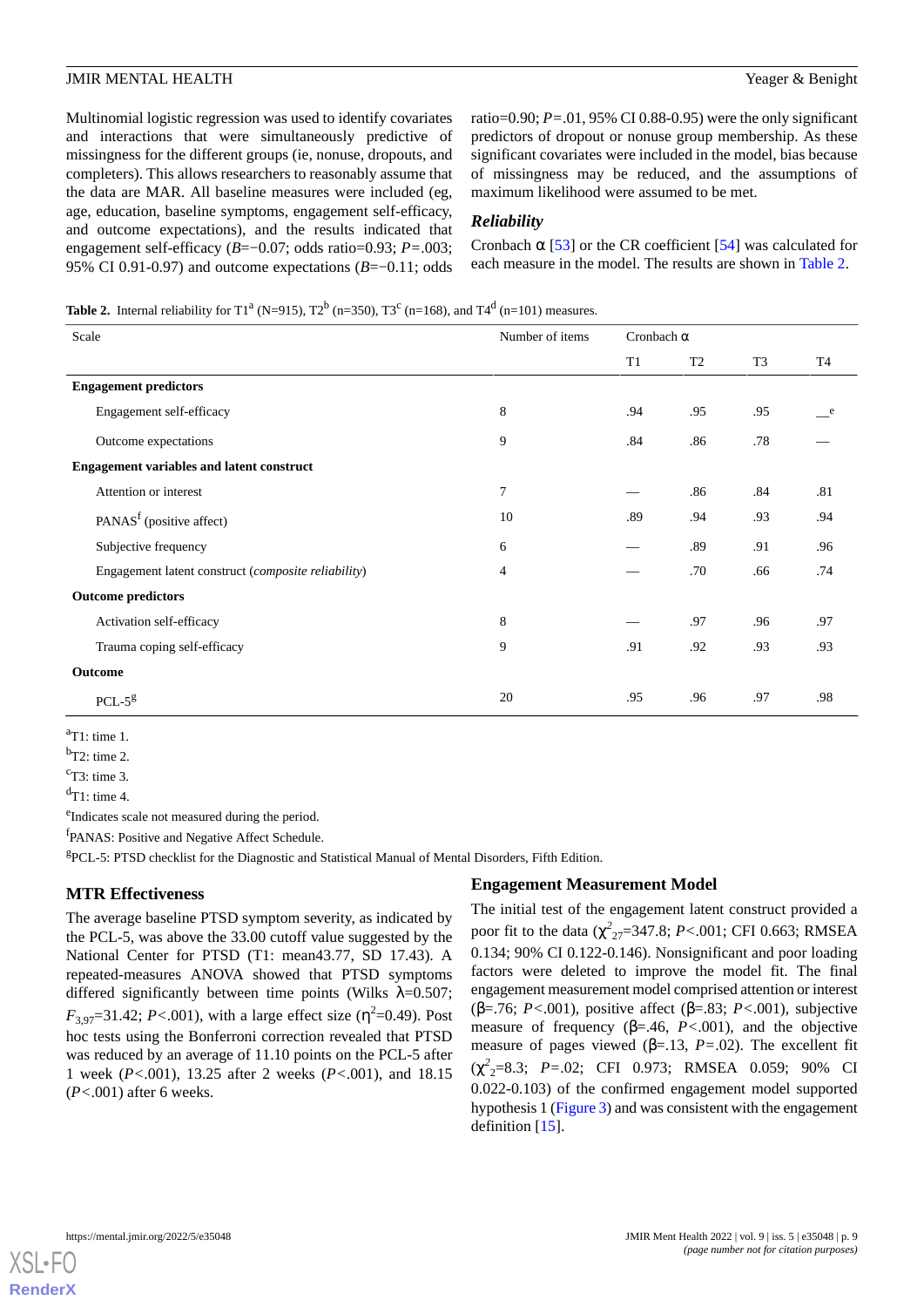<span id="page-9-0"></span>**Figure 3.** Engagement latent confirmatory factor analysis that includes attention, interest, affect, subjective frequency of use, and objective pages viewed. Results of the confirmatory factor analysis provided an adequate model fit and reliability. All regression weights were significant, *P*<.05. CFI: comparative fit index; RMSEA: root mean square error of approximation; T2: time 2; TLI: Tucker-Lewis index.



## **Longitudinal Research Model**

## *Overview*

<span id="page-9-1"></span>The engagement latent construct was used in the longitudinal research model [\(Figure 1\)](#page-2-0). [Table 3](#page-9-1) shows the bivariate

correlation coefficients for the study variables included in the tested model. Overall, the model demonstrated good fit (χ ² <sup>25</sup>=85.9; *P<*.001; CFI 0.929; RMSEA 0.052; 90% CI 0.040-0.064) and supported hypotheses 2 to 4 ([Figure 4](#page-10-0)). The details of this process are described below.

**Table 3.** Correlations of variables used in the full structural equation model:  $T1^a$  (N=915),  $T2^b$  (n=350), and  $T3^c$  (n=168)<sup>d,e</sup>.

| Categories                                          | Predictors       |                    | Engagement  |                      |                      | Outcomes             |                 |                    |            |
|-----------------------------------------------------|------------------|--------------------|-------------|----------------------|----------------------|----------------------|-----------------|--------------------|------------|
|                                                     | $\mathbf{1}$     | $\overline{2}$     | 3           | $\overline{4}$       | 5                    | 6                    | 7               | 8                  | 9          |
| <b>Variables</b>                                    |                  |                    |             |                      |                      |                      |                 |                    |            |
| T1 engagement self-efficacy                         | 1                | 0.489 <sup>f</sup> | $0.328^{f}$ | $0.296^{f}$          | $0.356^{f}$          | $0.195$ <sup>f</sup> | $0.552^{f}$     | 0.089              | $-0.094$   |
| T1 outcome expectations                             | $\_$             | $\mathbf{1}$       | $0.362^{f}$ | $0.375$ <sup>f</sup> | 0.330 <sup>f</sup>   | 0.112 <sup>g</sup>   | $0.476^{f}$     | 0.093              | $-0.121g$  |
| T2 subjective affect positive                       |                  |                    | 1           | $0.574^{\mathrm{f}}$ | $0.385$ <sup>f</sup> | 0.069                | $0.538^{f}$     | 0.150              | 0.038      |
| T2 subjective interest or attention                 |                  |                    |             | $\mathbf{1}$         | 0.443 <sup>f</sup>   | 0.077                | $0.577^{\rm f}$ | 0.145              | 0.001      |
| T2 subjective engagement frequency                  |                  |                    |             |                      | $\mathbf{1}$         | 0.062                | $0.404^f$       | $-0.068$           | $-0.026$   |
| Objective engagement pages viewed                   | $\hspace{0.1mm}$ |                    |             |                      |                      | 1                    | $0.122^h$       | 0.037              | $-0.153^e$ |
| T2 skill activation self-efficacy                   |                  |                    |             |                      |                      |                      | 1               | 0.368 <sup>h</sup> | $-0.032$   |
| $T3$ CSE- $T1$                                      |                  |                    |             |                      |                      |                      |                 |                    | $-0.189h$  |
| T <sub>3</sub> to T <sub>1</sub> PCL-5 <sup>1</sup> |                  |                    |             |                      |                      |                      |                 |                    |            |

 $a$ T1: time 1.

 $bT2$ : time 2.

 $\text{c}_{\text{T3}: \text{ time 3}}$ .

<sup>d</sup>Objective measures were continuously measured.

e<br>Predictor 1: mean 17.56 (SD 7.43); predictor 2: mean 22.33 (SD 5.18); engagement 3: mean 10.79 (SD 7.14); engagement 4: mean 14.83 (SD 4.45); engagement 5: mean 2.36 (SD 1.07); engagement 6: mean 84.69 (SD 63.42); outcomes 7: mean 26.65 (SD 6.98); outcomes 8: mean 42.52 (SD 10.89); outcomes 9: mean −10.78 (SD 15.86).

<sup>f</sup>*P<*.01.

<sup>g</sup>Not applicable.

<sup>h</sup>*P<*.05.

[XSL](http://www.w3.org/Style/XSL)•FO **[RenderX](http://www.renderx.com/)**

<sup>i</sup>CSE-T: coping self-efficacy for trauma.

<sup>j</sup>PCL-5: PTSD checklist for the Diagnostic and Statistical Manual of Mental Disorders, Fifth Edition.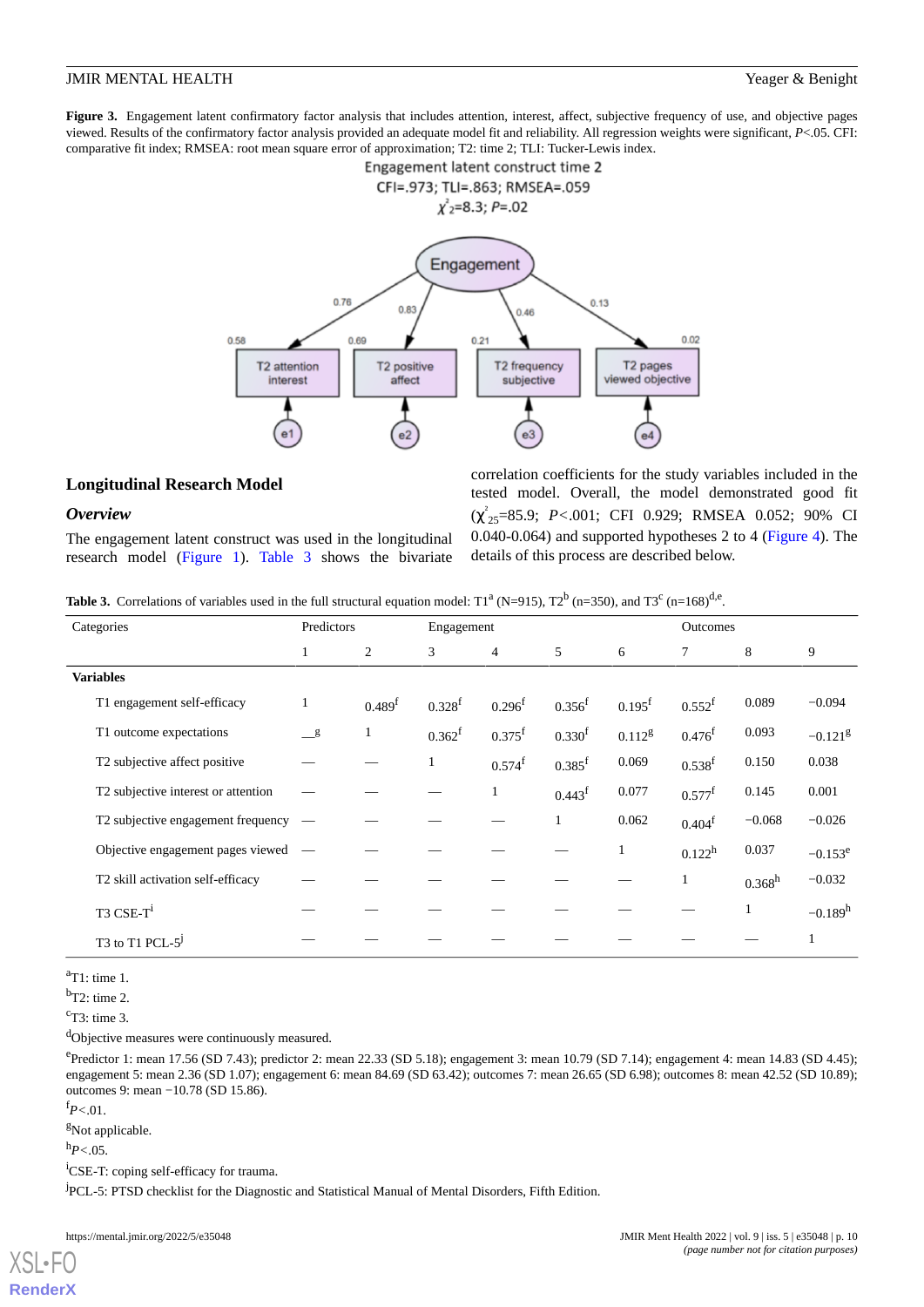<span id="page-10-0"></span>Figure 4. Full longitudinal structural equation modeling results where engagement self-efficacy and outcome expectations were significant predictors of engagement. The direct effect of engagement on symptom improvement was nonsignificant. The indirect serial mediation pathway between engagement and symptom improvement was significant in that engagement predicted increases in skill activation self-efficacy, which then mediated subsequent increases in coping self-efficacy for trauma and reductions in posttraumatic stress disorder symptoms. CFI: comparative fit index; PCL-5: Posttraumatic Stress Disorder checklist for Diagnostic and Statistical Manual of Mental Disorders, Fifth Edition; RMSEA: root mean square error of approximation; T1: time 1; T2: time 2; T3: time 3; TLI: Tucker-Lewis index.



#### *Engagement Predictors*

Analysis of the hypothesized predictors of engagement indicated that engagement self-efficacy (β=.35; *P<*.001) and outcome expectations  $(\beta = .37; P < .001)$  were significant positive predictors of engagement ( $R^2$ =39%). Adequate fit and significant pathways supported hypotheses 2 to 3.

## *Engagement Outcomes*

Regarding the relationship between engagement and outcomes, the direct effect of engagement on changes in PTSD symptoms was nonsignificant (β=.04; *P=*.58). However, the indirect serial mediational pathway between engagement and T3 to T1 PTSD symptom reduction was found to be statistically significant (β=−.065; *P<*.001; 90% CI −0.071 to −0.058]). Examination of the mediators between engagement and symptom change revealed that engagement was a strong and significant predictor of T2 skill activation self-efficacy (β=.80;  $P < .001$ ;  $R^2 = 64\%$ ), and skill activation self-efficacy was a significant predictor of

T3 CSE-T (β=.40; *P*<.001;  $R^2$ =16%). Importantly, the CSE-T significantly predicted PTSD symptom reduction between T1 and T3 (β=–.20;  $P = 0.02$ ;  $R^2 = 4\%$ ). Thus, these results provided support for hypotheses 4A, 4B, and 4C ([Figure 4](#page-10-0)).

## *Exploratory Model*

In addition to the above model, the second similar model included those who completed the 4-week follow-up (101/915, 11%). The T1 to T4 model provided an excellent fit  $(\chi^2_{25}=49.8;$ *P=*.002; CFI 0.950; RMSEA 0.033; 90% CI 0.019-0.046), suggesting that at the 4-week follow-up, participants continued to show significant improvement through the indirect effects of skill activation self-efficacy and CSE-T. Combined, the above results support hypotheses 1 to 4.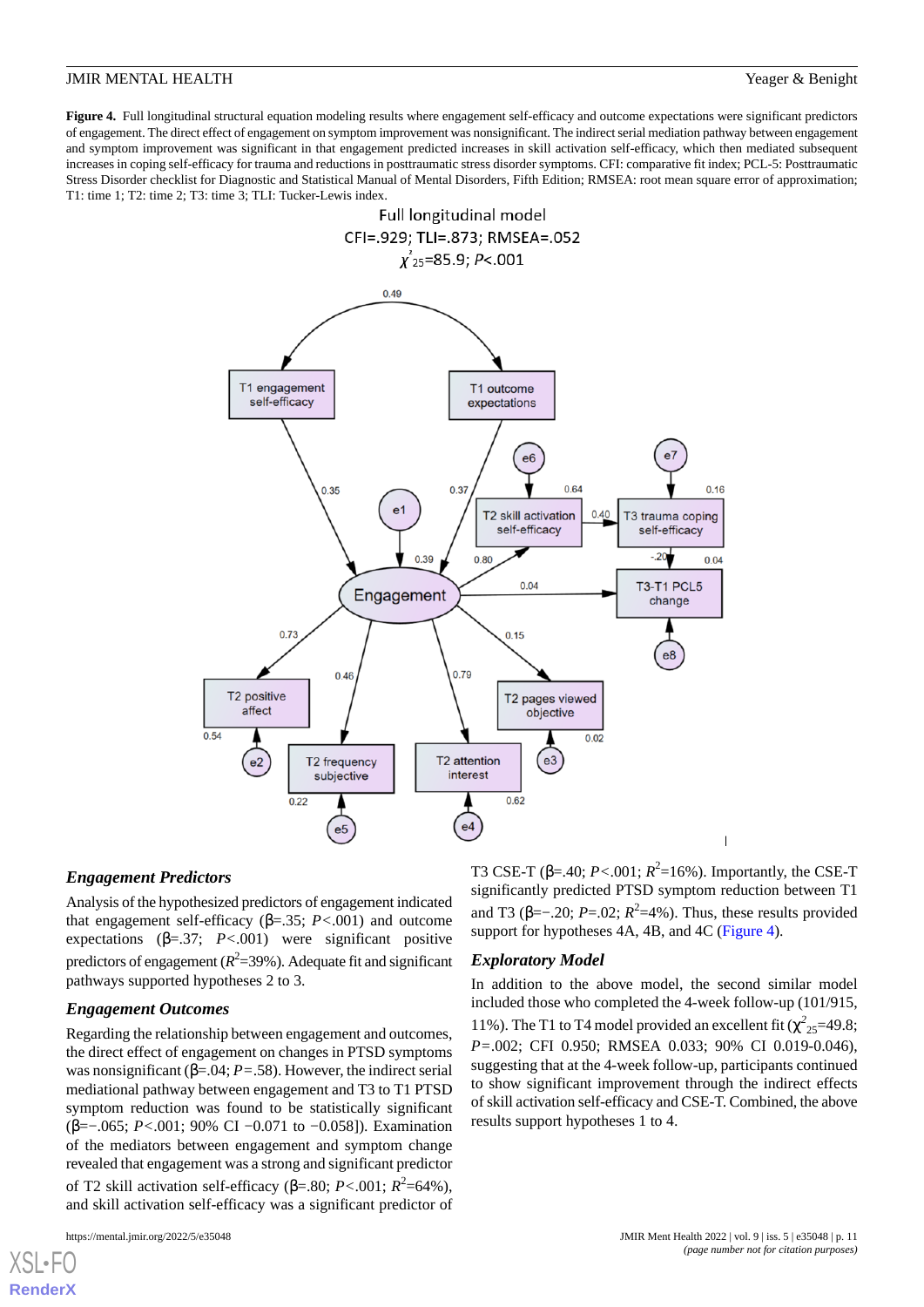## *Discussion*

## **Principal Findings**

The present research aimed to address the gap in the engagement literature surrounding the definition, measurement, and modeling of engagement with the ultimate goal of understanding ways of effectively increasing engagement. Using a multidimensional definition of engagement that included both subjective and objective components, the proposed conceptualization was tested with a trauma recovery DMHI. As far as we are aware, this is the first study that offers empirical support for a multidimensional definition of engagement. On the basis of the confirmed measurement model of engagement, a theoretically based model of DMHI engagement was tested with a national sample of survivors of trauma. The results confirmed the validity and reliability of the comprehensive engagement measurement model and the relationships between the DMHI engagement, predictors of engagement, and clinical outcomes.

A strength of this study is the variety of trauma-exposed individuals recruited. Trauma experiences included accidents, physical and sexual assault, natural disasters, and military combat. On average, survivors of trauma reported baseline PTSD scores that may be interpreted as above the diagnostic threshold (mean 35.83, SD 19.10), and those who completed the study experienced, on average, a clinically significant reduction in PTSD symptoms (mean 13.24 point reduction on the PCL-5, SE 1.83;  $P<.001$ ; n=168)) that persisted at the 1-month follow-up (mean 18.15-point reduction on the PCL-5, SE 1.86; *P*<.001; n=101).

## **Engagement Measurement Model**

The final model demonstrated adequate reliability in this sample (CR=0.70) and included all required components of the proposed definition. A strength of this model is that it is not DMHI specific; rather, it contains general measures of attention, interest, affect, and use that could be applied to other applications, although this has yet to be determined. Another advantage is its parsimony. Measuring subjective experiences while using a DMHI can be burdensome for users [[62\]](#page-16-4). Therefore, short, valid, and reliable measures of engagement may increase compliance. Importantly, the final model did not confound the predictors of engagement (eg, aesthetics and satisfaction) with engagement.

## **Longitudinal Research Model**

## *Engagement Predictors*

The results revealed that 2 exogenous variables, engagement self-efficacy (β=.35; *P<*.001) and outcome expectations (β=.37; *P*<.001), were significant predictors of engagement. This confirms previous research, where engagement self-efficacy and outcome expectancies were major determinants of DMHI use [\[17](#page-14-7),[63,](#page-16-5)[64](#page-16-6)]. In these studies, highly motivated participants felt capable of using the DMHI and perceived it as useful and worth the effort.

## *Engagement Outcomes*

The relationship between engagement and outcomes is not well understood [[14\]](#page-14-4). Our model tested 2 different task-specific

 $XS$  $\cdot$ FC **[RenderX](http://www.renderx.com/)** self-efficacies as serial mediators between engagement and outcomes. Specifically, engagement was found to influence skill activation self-efficacy, where those with higher levels of engagement experienced greater levels of skill activation self-efficacy (ie, belief in the ability to enact skills learned through the DMHI). In turn, higher levels of skill activation self-efficacy predicted higher levels of CSE-T, which mediated an improvement in PTSD symptoms.

Skill activation self-efficacy has been shown to increase health management behaviors in nondigital health care settings, such as heart failure [\[65](#page-16-7)], diabetes management [\[66](#page-16-8)], and HIV [[67\]](#page-16-9), but, as far as we are aware, has never been tested as a DMHI mechanism of action. As predicted by SCT, our results suggest that augmenting beliefs about personal efficacy in DMHI skills practice may be an antecedent to improved confidence in managing posttrauma recovery demands.

Similar to previous research, our study found that CSE-T was the most proximal predictor of symptom improvement. This confirms other studies in which CSE-T mediated posttrauma recovery from several traumatic experiences [[68\]](#page-16-10), including accidents [[69\]](#page-16-11), sexual abuse [\[70\]](#page-16-12), life-threatening illnesses [\[71](#page-16-13)], and natural disasters [[72\]](#page-16-14). Combined, skill activation and CSE-T mediated the relationship between DMHI engagement and outcomes. This finding is consistent with an extensive literature base that identifies cognitive changes as mediators of mental health symptom improvement (refer to Ehlers et al [\[73](#page-16-15)] and Kleim et al [[74\]](#page-16-16)). However, the relatively small amount of explained outcome variance  $(R^2=4\%)$  suggests that there may be additional mechanisms of action not included in the model.

Interestingly, the direct pathway between engagement and symptom reduction was not significant after 2 weeks. This supports previous short-term research that failed to find a relationship between engagement and outcomes [[75-](#page-16-17)[77](#page-16-18)] and underscores the importance of understanding and targeting the mechanisms of action between engagement and outcomes to improve DMHI efficacy. Simply increasing engagement to improve outcomes without considering these mediating factors may not suffice.

## **Limitations**

## *Overview*

A major limitation of this model is that it views predictors, engagement, and outcomes as unidirectional processes in which predictors influence engagement and engagement influences the outcomes. According to SCT, behaviors, personal factors, and the environment interact with each other over time (ie, triadic reciprocal causation). It is highly probable that these components operate in a nonrecursive fashion of reciprocal determinism. Further examination of this dynamic framework can reveal how engagement changes and influences predictors and recovery as it unfolds across time. Modeling these dynamic reciprocating processes is beyond the scope of this study and will be investigated in future studies.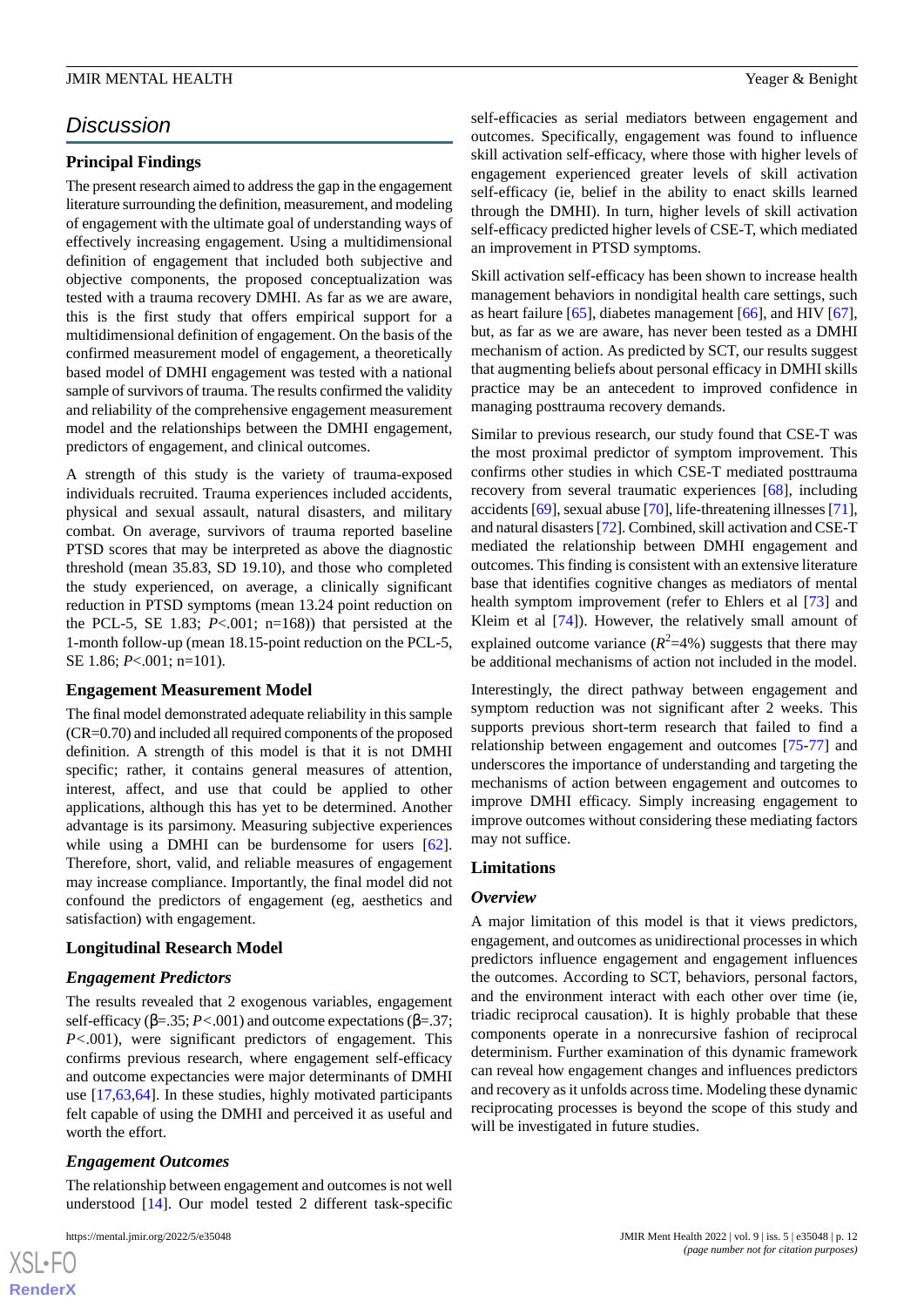#### *Attrition*

This study had a high attrition rate, which is consistent with other longitudinal DMHI studies [[78,](#page-16-19)[79](#page-16-20)]. Attrition can cause potential biases and threats to generalizability [\[51](#page-15-17)].

#### *Engagement Latent Construct*

Several limitations surround the engagement latent construct. As seen in much of the literature, different objective measures have been used to define engagement with disparate results [[14](#page-14-4)[,79](#page-16-20)]. For this study, only 1 objective measure was included in the final model. Researchers have suggested that multiple objective and subjective measures may more accurately represent engagement [\[80](#page-17-0)]. However, the equivocal findings in the DMHI engagement literature suggest that the most appropriate measure of use may vary for each DMHI. Further improvements to these measures may be warranted. Although the final model had an excellent fit and supported hypothesis 1, the relatively weak factor loading and explained variance leave some questions for discussion and future research regarding which components are most relevant.

In addition, SCT suggests that predictors and outcomes of engagement influence engagement throughout the DMHI experience [[20\]](#page-14-10). Future research may want to examine the differential and recursive effects of outcomes such as CSE-T and symptom reduction on engagement. An examination of engagement over time may reveal that other measures of engagement may become more influential as users move deeper into the intervention and experience greater (or lesser) changes because of their efforts [\[81](#page-17-1)].

## *Study Design*

This study used a longitudinal correlational design, suggesting that cause and effect are only interpreted based on theory and time lag and not on experimental manipulation. The fitted models do not necessarily represent the only true models, and there may be others that also fit the data [\[41](#page-15-7)]. Several engagement predictors were not investigated in this study, such as social support [[64\]](#page-16-6). This will be an area for future exploration.

Regarding outcomes, skill activation self-efficacy is assumed to increase the practice of DHMI skills. However, a measure of skill practice was not included in our model. Ideally, an accurate measure of skill practice should be captured through daily ecological momentary assessments. Future studies should incorporate daily ecological momentary assessments of skill use as a mediator in symptom reduction.

## *DMHI-Related Limitations*

In this study, only 1 DMHI was tested that targeted a mental health disorder (PTSD). MTR is a web-based web intervention that does not use many recent advances in digital technology such as social networking, virtual reality, machine learning, sensor technology, and mobile computing. Examination of the engagement measurement model and theoretical models with flexible and novel DMHIs for a variety of mental health issues may help confirm the generalizability of these findings.

Due to the design of MTR, participants were led through each module by way of several predetermined steps (ie, tunneling). The participants generally moved through the intervention at

the same rate, which provided limited variability in engagement use patterns. These types of tunneled interventions have been found to generate more page views than self-paced interventions [[79\]](#page-16-20). However, this may be an artifact of making users click through a prespecified number of pages to progress through the DMHI and may not be at all related to engagement.

## *Sample*

Although a national sample of survivors of trauma was recruited from throughout the United States, most of the participants were White female psychology students enrolled in a Western university.

## **Implications**

#### *Engagement*

The findings of this study established the validity and reliability of a multidimensional engagement measurement model, although questions for future research remain. In principle, empirically supported behavioral and experiential dimensions of engagement can be measured in every DMHI. With a valid and reliable measurement of engagement, the therapeutic dose of DMHIs can be established, and the relationships between individual characteristics, engagement, and intervention effectiveness can be better understood. Ultimately, an adequate measure of engagement may provide the opportunity to automatically detect disengagement and help identify the factors that improve engagement.

## *Theoretical*

This study provides a theoretical foundation for understanding numerous predictors of engagement. Although several models could potentially fit the data, the present findings tend to replicate earlier findings in the context of engagement predictors and are in line with the SCT.

#### *Clinical*

Importantly, these findings have implications for mental health interventions, whether in person or on the web. Treatment dropout and its causes remain top research priorities in both settings [[82\]](#page-17-2). Improving engagement can potentially lead to improved therapeutic outcomes. By understanding the impact of engagement self-efficacy and outcome expectations, interventions can be designed to enhance these perceptions before treatment, which could, in turn, lead to improved engagement. Skill activation self-efficacy and the CSE-T were shown to mediate the path from engagement to symptom reduction. Although skill training is an essential component of most DMHIs, ensuring that users feel confident in practicing those skills appears to be an important component of DMHI effectiveness.

## **Directions for Future Research**

This research provides a strong foundation for several different explorations surrounding DMHI engagement. Although subjective measures demonstrated strong factor loadings in the engagement measurement model, low response rates to embedded DMHI engagement surveys were common. Combining nonintrusive sensor data with machine learning may

```
XSL•FO
RenderX
```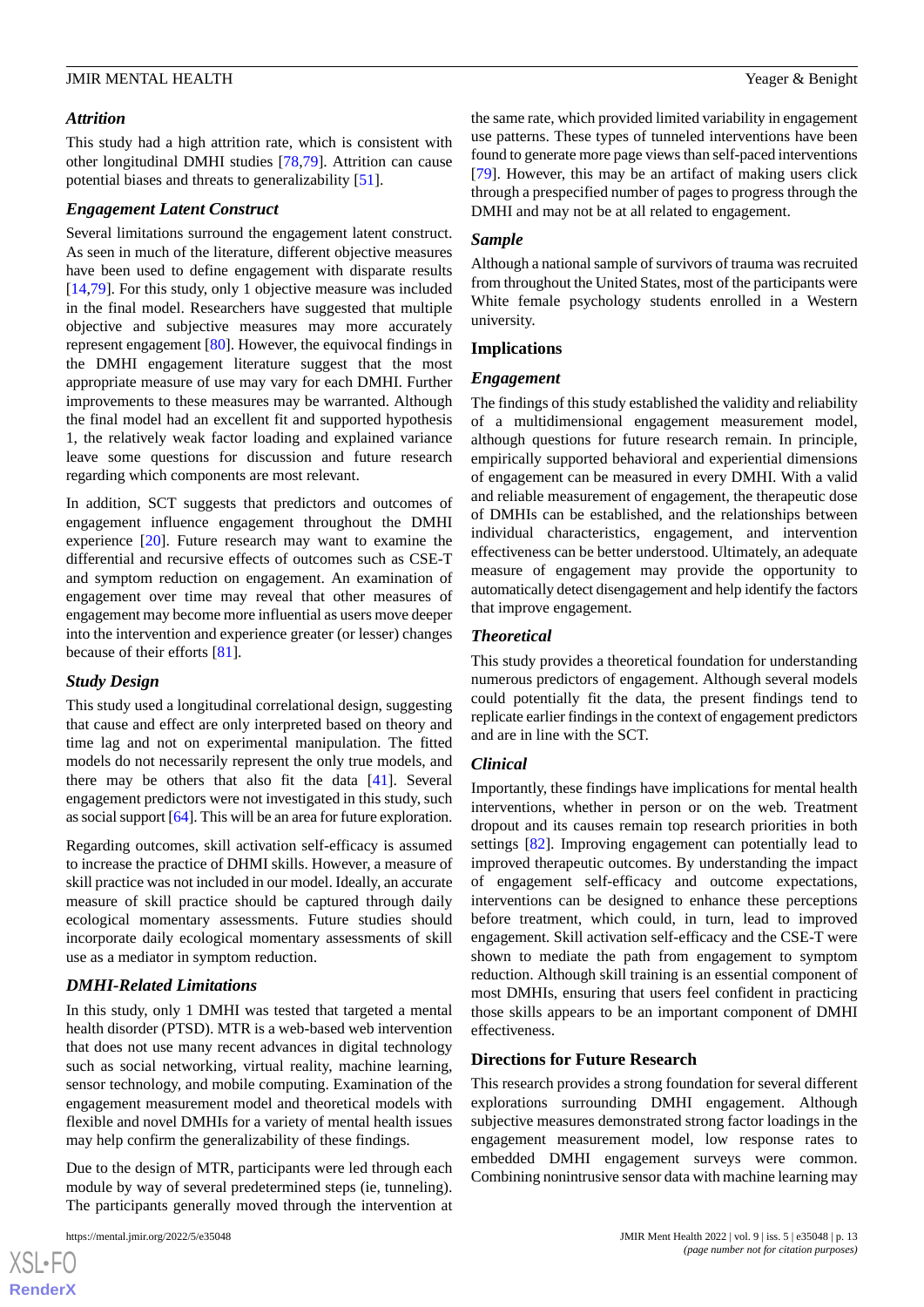be an important area of research to help alleviate the participant burden  $[83]$  $[83]$ .

This study also provides support for future research on engagement predictors. We offered a theoretically based predictor model. Future experiments that manipulate predictors of engagement, such as outcome expectations, are encouraged.

Logically, engagement alone does not make an intervention effective. Our model revealed the significant indirect effects of engagement on symptom reduction. A further understanding of the mechanisms of action may contribute to overall intervention effectiveness [[84\]](#page-17-4). In theory, these components can be a part of every DMHI.

## **Conclusions**

The empirically supported engagement latent construct and structural equation model provide steps toward formalizing the science of engagement. In turn, this may help improve the design of engaging and effective digital interventions. Unique individual difference variables related to engagement may then emerge, offering a more refined approach to intervention customization.

The therapeutic dose of DMHIs can be established with a valid and reliable measurement of engagement, and DMHI efficacy can be evaluated in a more standardized way. Comparisons among similar DMHIs can then be accomplished through clinical trials to establish the safety and effectiveness of the DMHI. Once established, DMHIs can be designed to increase engagement in early interventions, meet the specific needs of populations, and be used at the exact moment they are needed. Taken together, the future is bright for the role of DMHIs in overcoming significant barriers to care and improving outcomes for a variety of mental health disorders.

## **Acknowledgments**

The authors would like to thank Dr Terrance Boult of the University of Colorado Colorado Springs Computer Science department, who provided important insights into the complexity of engagement with technology and provided the invaluable computer resources necessary to support this research. This research was funded in part by the 2018 Dissertation Research Award from the American Psychological Association.

## <span id="page-13-9"></span>**Conflicts of Interest**

None declared.

## **Multimedia Appendix 1**

<span id="page-13-0"></span>Measures used in this research study. [[DOCX File , 34 KB](https://jmir.org/api/download?alt_name=mental_v9i5e35048_app1.docx&filename=3f68769bed8ab12be8c8879553cc77c4.docx)-[Multimedia Appendix 1\]](https://jmir.org/api/download?alt_name=mental_v9i5e35048_app1.docx&filename=3f68769bed8ab12be8c8879553cc77c4.docx)

## <span id="page-13-1"></span>**References**

- <span id="page-13-2"></span>1. Benjet C, Bromet E, Karam EG, Kessler RC, McLaughlin KA, Ruscio AM, et al. The epidemiology of traumatic event exposure worldwide: results from the World Mental Health Survey Consortium. Psychol Med 2016 Jan;46(2):327-343 [[FREE Full text](http://europepmc.org/abstract/MED/26511595)] [doi: [10.1017/S0033291715001981](http://dx.doi.org/10.1017/S0033291715001981)] [Medline: [26511595](http://www.ncbi.nlm.nih.gov/entrez/query.fcgi?cmd=Retrieve&db=PubMed&list_uids=26511595&dopt=Abstract)]
- <span id="page-13-3"></span>2. Kilpatrick DG, Resnick HS, Milanak ME, Miller MW, Keyes KM, Friedman MJ. National estimates of exposure to traumatic events and PTSD prevalence using DSM-IV and DSM-5 criteria. J Trauma Stress 2013 Oct;26(5):537-547 [[FREE Full](http://europepmc.org/abstract/MED/24151000) [text](http://europepmc.org/abstract/MED/24151000)] [doi: [10.1002/jts.21848\]](http://dx.doi.org/10.1002/jts.21848) [Medline: [24151000\]](http://www.ncbi.nlm.nih.gov/entrez/query.fcgi?cmd=Retrieve&db=PubMed&list_uids=24151000&dopt=Abstract)
- <span id="page-13-4"></span>3. Marshall JM, Dunstan DA, Bartik W. The role of digital mental health resources to treat trauma symptoms in Australia during COVID-19. Psychol Trauma 2020 Aug;12(S1):S269-S271. [doi: [10.1037/tra0000627](http://dx.doi.org/10.1037/tra0000627)] [Medline: [32496103\]](http://www.ncbi.nlm.nih.gov/entrez/query.fcgi?cmd=Retrieve&db=PubMed&list_uids=32496103&dopt=Abstract)
- <span id="page-13-5"></span>4. Koenen KC, Ratanatharathorn A, Ng L, McLaughlin KA, Bromet EJ, Stein DJ, et al. Posttraumatic stress disorder in the World Mental Health Surveys. Psychol Med 2017 Oct;47(13):2260-2274 [\[FREE Full text](http://europepmc.org/abstract/MED/28385165)] [doi: [10.1017/S0033291717000708\]](http://dx.doi.org/10.1017/S0033291717000708) [Medline: [28385165](http://www.ncbi.nlm.nih.gov/entrez/query.fcgi?cmd=Retrieve&db=PubMed&list_uids=28385165&dopt=Abstract)]
- <span id="page-13-6"></span>5. Rehm J, Shield KD. Global burden of disease and the impact of mental and addictive disorders. Curr Psychiatry Rep 2019 Feb 07;21(2):10. [doi: [10.1007/s11920-019-0997-0\]](http://dx.doi.org/10.1007/s11920-019-0997-0) [Medline: [30729322\]](http://www.ncbi.nlm.nih.gov/entrez/query.fcgi?cmd=Retrieve&db=PubMed&list_uids=30729322&dopt=Abstract)
- <span id="page-13-7"></span>6. Wainberg ML, Scorza P, Shultz JM, Helpman L, Mootz JJ, Johnson KA, et al. Challenges and opportunities in global mental health: a research-to-practice perspective. Curr Psychiatry Rep 2017 May;19(5):28 [[FREE Full text](http://europepmc.org/abstract/MED/28425023)] [doi: [10.1007/s11920-017-0780-z](http://dx.doi.org/10.1007/s11920-017-0780-z)] [Medline: [28425023\]](http://www.ncbi.nlm.nih.gov/entrez/query.fcgi?cmd=Retrieve&db=PubMed&list_uids=28425023&dopt=Abstract)
- <span id="page-13-8"></span>7. Tsai J, Wilson M. COVID-19: a potential public health problem for homeless populations. Lancet Public Health 2020 Apr;5(4):e186-e187 [\[FREE Full text\]](https://linkinghub.elsevier.com/retrieve/pii/S2468-2667(20)30053-0) [doi: [10.1016/S2468-2667\(20\)30053-0](http://dx.doi.org/10.1016/S2468-2667(20)30053-0)] [Medline: [32171054\]](http://www.ncbi.nlm.nih.gov/entrez/query.fcgi?cmd=Retrieve&db=PubMed&list_uids=32171054&dopt=Abstract)
- 8. Lattie EG, Adkins EC, Winquist N, Stiles-Shields C, Wafford QE, Graham AK. Digital mental health interventions for depression, anxiety, and enhancement of psychological well-being among college students: systematic review. J Med Internet Res 2019 Jul 22;21(7):e12869 [[FREE Full text](https://www.jmir.org/2019/7/e12869/)] [doi: [10.2196/12869\]](http://dx.doi.org/10.2196/12869) [Medline: [31333198](http://www.ncbi.nlm.nih.gov/entrez/query.fcgi?cmd=Retrieve&db=PubMed&list_uids=31333198&dopt=Abstract)]
- 9. Ruzek JI, Yeager CM. Internet and mobile technologies: addressing the mental health of trauma survivors in less resourced communities. Glob Ment Health (Camb) 2017;4:e16 [\[FREE Full text\]](http://europepmc.org/abstract/MED/29230312) [doi: [10.1017/gmh.2017.11](http://dx.doi.org/10.1017/gmh.2017.11)] [Medline: [29230312\]](http://www.ncbi.nlm.nih.gov/entrez/query.fcgi?cmd=Retrieve&db=PubMed&list_uids=29230312&dopt=Abstract)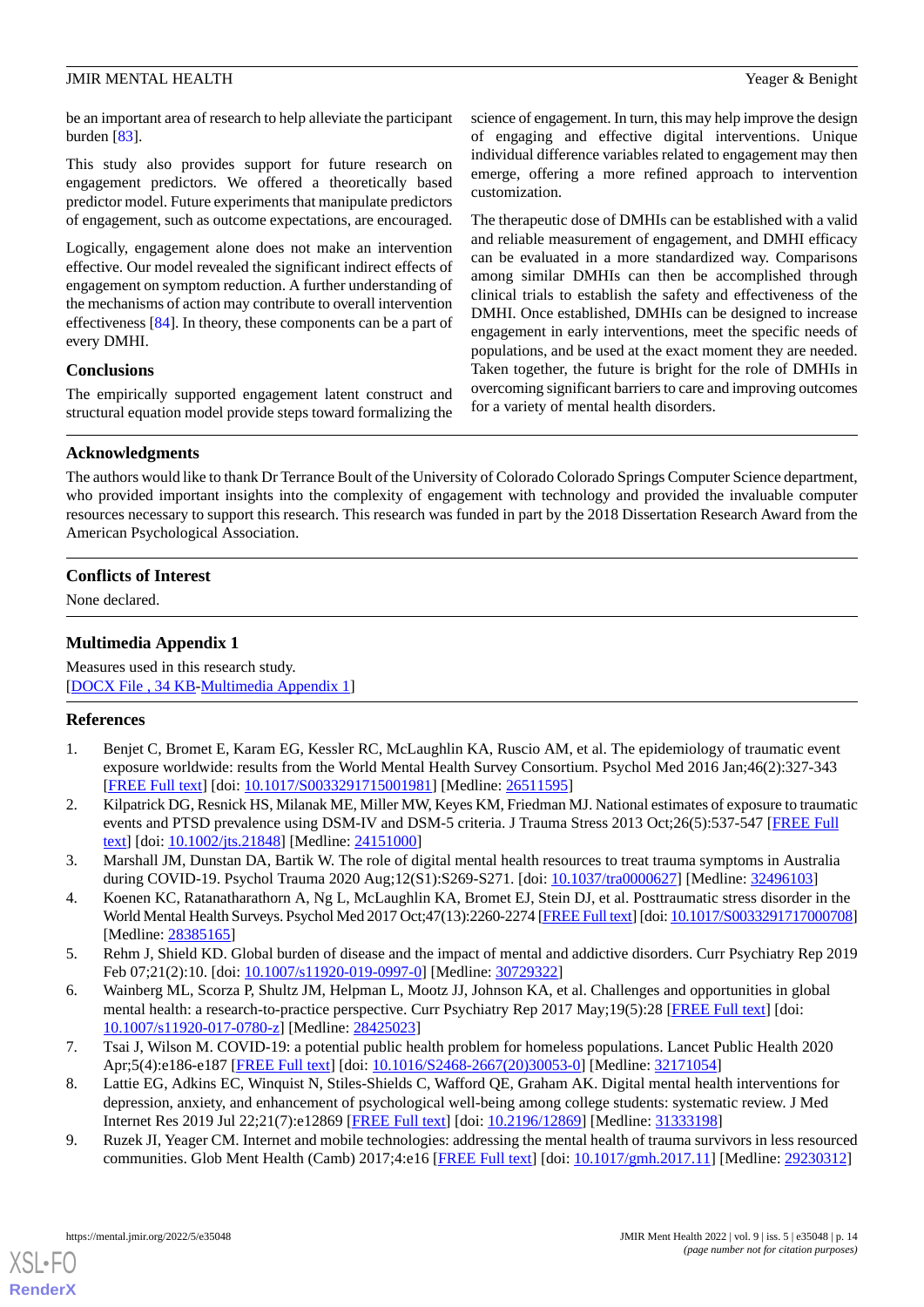- <span id="page-14-0"></span>10. Marshall JM, Dunstan DA, Bartik W. Apps with maps-anxiety and depression mobile apps with evidence-based frameworks: systematic search of major app stores. JMIR Ment Health 2020 Jun 24;7(6):e16525 [\[FREE Full text](https://mental.jmir.org/2020/6/e16525/)] [doi: [10.2196/16525](http://dx.doi.org/10.2196/16525)] [Medline: [32579127](http://www.ncbi.nlm.nih.gov/entrez/query.fcgi?cmd=Retrieve&db=PubMed&list_uids=32579127&dopt=Abstract)]
- <span id="page-14-1"></span>11. Marcolino MS, Oliveira JA, D'Agostino M, Ribeiro AL, Alkmim MB, Novillo-Ortiz D. The impact of mHealth interventions: systematic review of systematic reviews. JMIR Mhealth Uhealth 2018 Jan 17;6(1):e23 [[FREE Full text](https://mhealth.jmir.org/2018/1/e23/)] [doi: [10.2196/mhealth.8873](http://dx.doi.org/10.2196/mhealth.8873)] [Medline: [29343463](http://www.ncbi.nlm.nih.gov/entrez/query.fcgi?cmd=Retrieve&db=PubMed&list_uids=29343463&dopt=Abstract)]
- <span id="page-14-3"></span><span id="page-14-2"></span>12. Borghouts J, Eikey E, Mark G, De Leon C, Schueller SM, Schneider M, et al. Barriers to and facilitators of user engagement with digital mental health interventions: systematic review. J Med Internet Res 2021 Mar 24;23(3):e24387 [\[FREE Full](https://www.jmir.org/2021/3/e24387/) [text](https://www.jmir.org/2021/3/e24387/)] [doi: [10.2196/24387\]](http://dx.doi.org/10.2196/24387) [Medline: [33759801\]](http://www.ncbi.nlm.nih.gov/entrez/query.fcgi?cmd=Retrieve&db=PubMed&list_uids=33759801&dopt=Abstract)
- <span id="page-14-4"></span>13. Torous J, Nicholas J, Larsen ME, Firth J, Christensen H. Clinical review of user engagement with mental health smartphone apps: evidence, theory and improvements. Evid Based Ment Health 2018 Aug;21(3):116-119. [doi: [10.1136/eb-2018-102891\]](http://dx.doi.org/10.1136/eb-2018-102891) [Medline: [29871870](http://www.ncbi.nlm.nih.gov/entrez/query.fcgi?cmd=Retrieve&db=PubMed&list_uids=29871870&dopt=Abstract)]
- <span id="page-14-5"></span>14. Kelders SM, van Zyl LE, Ludden GD. The concept and components of engagement in different domains applied to eHealth: a systematic scoping review. Front Psychol 2020;11:926 [[FREE Full text](https://doi.org/10.3389/fpsyg.2020.00926)] [doi: [10.3389/fpsyg.2020.00926\]](http://dx.doi.org/10.3389/fpsyg.2020.00926) [Medline: [32536888](http://www.ncbi.nlm.nih.gov/entrez/query.fcgi?cmd=Retrieve&db=PubMed&list_uids=32536888&dopt=Abstract)]
- <span id="page-14-6"></span>15. Perski O, Blandford A, West R, Michie S. Conceptualising engagement with digital behaviour change interventions: a systematic review using principles from critical interpretive synthesis. Transl Behav Med 2017 Jun;7(2):254-267 [[FREE](http://europepmc.org/abstract/MED/27966189) [Full text\]](http://europepmc.org/abstract/MED/27966189) [doi: [10.1007/s13142-016-0453-1](http://dx.doi.org/10.1007/s13142-016-0453-1)] [Medline: [27966189](http://www.ncbi.nlm.nih.gov/entrez/query.fcgi?cmd=Retrieve&db=PubMed&list_uids=27966189&dopt=Abstract)]
- <span id="page-14-7"></span>16. Ng M, Firth J, Minen M, Torous J. User engagement in mental health apps: a review of measurement, reporting, and validity. Psychiatr Serv 2019 Jul 01;70(7):538-544 [\[FREE Full text](http://europepmc.org/abstract/MED/30914003)] [doi: [10.1176/appi.ps.201800519](http://dx.doi.org/10.1176/appi.ps.201800519)] [Medline: [30914003\]](http://www.ncbi.nlm.nih.gov/entrez/query.fcgi?cmd=Retrieve&db=PubMed&list_uids=30914003&dopt=Abstract)
- <span id="page-14-8"></span>17. Yeager CM, Shoji K, Luszczynska A, Benight CC. Engagement with a trauma recovery internet intervention explained with the health action process approach (HAPA): longitudinal study. JMIR Ment Health 2018 Apr 10;5(2):e29 [[FREE Full](https://mental.jmir.org/2018/2/e29/) [text](https://mental.jmir.org/2018/2/e29/)] [doi: [10.2196/mental.9449\]](http://dx.doi.org/10.2196/mental.9449) [Medline: [29636323](http://www.ncbi.nlm.nih.gov/entrez/query.fcgi?cmd=Retrieve&db=PubMed&list_uids=29636323&dopt=Abstract)]
- <span id="page-14-9"></span>18. Lehmann J, Lalmas M, Yom-Tov E, Dupret G. Models of user engagement. In: Proceedings of the 20th International Conference on User Modeling, Adaptation, and Personalization. 2012 Presented at: UMAP '12; July 16-20, 2012; Montreal, Canada p. 164-175. [doi: 10.1007/978-3-642-31454-4 14]
- <span id="page-14-11"></span><span id="page-14-10"></span>19. Yeager CM, Benight CC. If we build it, will they come? Issues of engagement with digital health interventions for trauma recovery. Mhealth 2018;4:37 [[FREE Full text](https://doi.org/10.21037/mhealth.2018.08.04)] [doi: [10.21037/mhealth.2018.08.04](http://dx.doi.org/10.21037/mhealth.2018.08.04)] [Medline: [30363749](http://www.ncbi.nlm.nih.gov/entrez/query.fcgi?cmd=Retrieve&db=PubMed&list_uids=30363749&dopt=Abstract)]
- <span id="page-14-12"></span>20. Bandura A. Self-efficacy: The Exercise of Control. New York, NY, USA: W.H. Freeman and Company; 1997.
- <span id="page-14-13"></span>21. Short CE, Rebar AL, Plotnikoff RC, Vandelanotte C. Designing engaging online behaviour change interventions: a proposed model of user engagement. Eur Health Psychol 2015;17(1):32-38 [[FREE Full text](https://www.ehps.net/ehp/index.php/contents/article/view/763)]
- <span id="page-14-14"></span>22. Beatty L, Binnion C. A systematic review of predictors of, and reasons for, adherence to online psychological interventions. Int J Behav Med 2016 Dec;23(6):776-794. [doi: [10.1007/s12529-016-9556-9\]](http://dx.doi.org/10.1007/s12529-016-9556-9) [Medline: [26957109\]](http://www.ncbi.nlm.nih.gov/entrez/query.fcgi?cmd=Retrieve&db=PubMed&list_uids=26957109&dopt=Abstract)
- <span id="page-14-15"></span>23. Wang Z, Wang J, Maercker A. Program use and outcome change in a web-based trauma intervention: individual and social factors. J Med Internet Res 2016 Sep 09;18(9):e243 [\[FREE Full text\]](https://www.jmir.org/2016/9/e243/) [doi: [10.2196/jmir.5839\]](http://dx.doi.org/10.2196/jmir.5839) [Medline: [27612932\]](http://www.ncbi.nlm.nih.gov/entrez/query.fcgi?cmd=Retrieve&db=PubMed&list_uids=27612932&dopt=Abstract)
- <span id="page-14-16"></span>24. Cugelman B. Gamification: what it is and why it matters to digital health behavior change developers. JMIR Serious Games 2013 Dec 12;1(1):e3 [\[FREE Full text\]](https://games.jmir.org/2013/1/e3/) [doi: [10.2196/games.3139](http://dx.doi.org/10.2196/games.3139)] [Medline: [25658754\]](http://www.ncbi.nlm.nih.gov/entrez/query.fcgi?cmd=Retrieve&db=PubMed&list_uids=25658754&dopt=Abstract)
- <span id="page-14-17"></span>25. Keen SM, Roberts N. Preliminary evidence for the use and efficacy of mobile health applications in managing posttraumatic stress disorder symptoms. Health Syst 2017 Dec 19;6(2):122-129. [doi: [10.1057/hs.2016.2\]](http://dx.doi.org/10.1057/hs.2016.2)
- <span id="page-14-18"></span>26. Bhalla A, Durham RL, Al-Tabaa N, Yeager C. The development and initial psychometric validation of the eHealth readiness scale. Comput Human Behav 2016 Dec;65:460-467. [doi: [10.1016/j.chb.2016.09.015](http://dx.doi.org/10.1016/j.chb.2016.09.015)]
- <span id="page-14-19"></span>27. Benight CC, Shoji K, James LE, Waldrep EE, Delahanty DL, Cieslak R. Trauma coping self-efficacy: a context-specific self-efficacy measure for traumatic stress. Psychol Trauma 2015 Nov;7(6):591-599 [\[FREE Full text\]](http://europepmc.org/abstract/MED/26524542) [doi: [10.1037/tra0000045](http://dx.doi.org/10.1037/tra0000045)] [Medline: [26524542](http://www.ncbi.nlm.nih.gov/entrez/query.fcgi?cmd=Retrieve&db=PubMed&list_uids=26524542&dopt=Abstract)]
- <span id="page-14-21"></span><span id="page-14-20"></span>28. Schwarzer R, Renner B. Social-cognitive predictors of health behavior: action self-efficacy and coping self-efficacy. Health Psychol 2000 Sep;19(5):487-495. [doi: [10.1037/0278-6133.19.5.487](http://dx.doi.org/10.1037/0278-6133.19.5.487)] [Medline: [11007157](http://www.ncbi.nlm.nih.gov/entrez/query.fcgi?cmd=Retrieve&db=PubMed&list_uids=11007157&dopt=Abstract)]
- <span id="page-14-22"></span>29. American Psychiatric Association. Diagnostic and Statistical Manual of Mental Disorders (DSM-5). 5th Edition. Washington, DC, USA: American Psychiatric Association; 2013.
- <span id="page-14-23"></span>30. Bandura A, Caprara GV, Barbaranelli C, Gerbino M, Pastorelli C. Role of affective self-regulatory efficacy in diverse spheres of psychosocial functioning. Child Dev 2003;74(3):769-782. [doi: [10.1111/1467-8624.00567\]](http://dx.doi.org/10.1111/1467-8624.00567) [Medline: [12795389\]](http://www.ncbi.nlm.nih.gov/entrez/query.fcgi?cmd=Retrieve&db=PubMed&list_uids=12795389&dopt=Abstract)
- 31. Molloy A, Anderson PL. Increasing acceptability and outcome expectancy for internet-based cognitive behavioral therapy during the COVID-19 pandemic. Telemed J E Health 2021 Oct 07. [doi: [10.1089/tmj.2021.0393](http://dx.doi.org/10.1089/tmj.2021.0393)] [Medline: [34619073\]](http://www.ncbi.nlm.nih.gov/entrez/query.fcgi?cmd=Retrieve&db=PubMed&list_uids=34619073&dopt=Abstract)
- 32. Price M, Maples JL, Jovanovic T, Norrholm SD, Heekin M, Rothbaum BO. An investigation of outcome expectancies as a predictor of treatment response for combat veterans with PTSD: comparison of clinician, self-report, and biological measures. Depress Anxiety 2015 Jun;32(6):392-399 [[FREE Full text](http://europepmc.org/abstract/MED/25703611)] [doi: [10.1002/da.22354\]](http://dx.doi.org/10.1002/da.22354) [Medline: [25703611\]](http://www.ncbi.nlm.nih.gov/entrez/query.fcgi?cmd=Retrieve&db=PubMed&list_uids=25703611&dopt=Abstract)
- 33. Hageman PA, Mroz JE, Yoerger MA, Pullen CH. User engagement associated with web-intervention features to attain clinically meaningful weight loss and weight maintenance in rural women. J Obes 2019;2019:7932750 [[FREE Full text](https://doi.org/10.1155/2019/7932750)] [doi: [10.1155/2019/7932750\]](http://dx.doi.org/10.1155/2019/7932750) [Medline: [30944736\]](http://www.ncbi.nlm.nih.gov/entrez/query.fcgi?cmd=Retrieve&db=PubMed&list_uids=30944736&dopt=Abstract)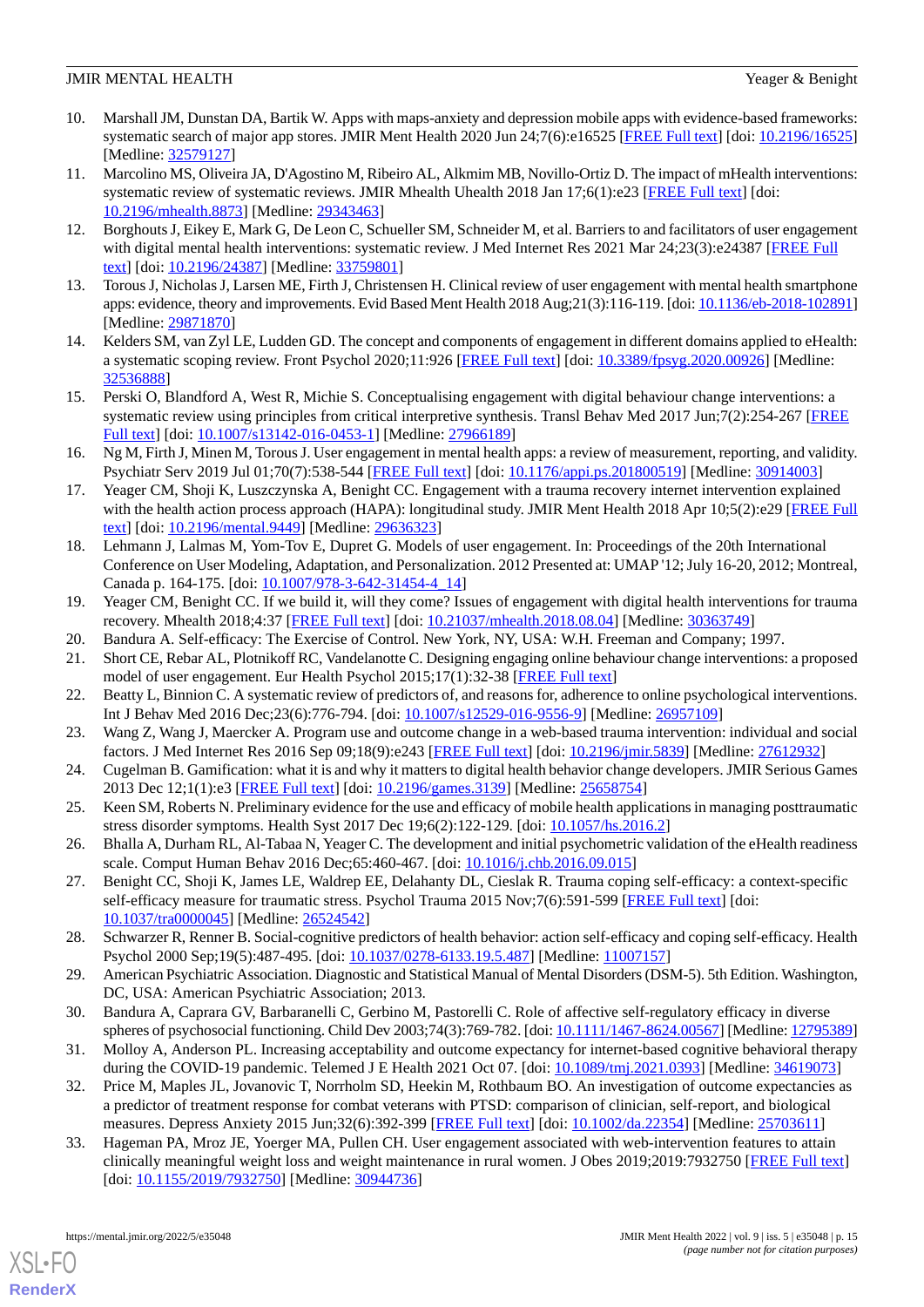- <span id="page-15-0"></span>34. Pham Q, Graham G, Carrion C, Morita PP, Seto E, Stinson JN, et al. A library of analytic indicators to evaluate effective engagement with consumer mHealth apps for chronic conditions: scoping review. JMIR Mhealth Uhealth 2019 Jan 18;7(1):e11941 [\[FREE Full text](https://mhealth.jmir.org/2019/1/e11941/)] [doi: [10.2196/11941\]](http://dx.doi.org/10.2196/11941) [Medline: [30664463\]](http://www.ncbi.nlm.nih.gov/entrez/query.fcgi?cmd=Retrieve&db=PubMed&list_uids=30664463&dopt=Abstract)
- <span id="page-15-2"></span><span id="page-15-1"></span>35. Toro-Ramos T, Kim Y, Wood M, Rajda J, Niejadlik K, Honcz J, et al. Efficacy of a mobile hypertension prevention delivery platform with human coaching. J Hum Hypertens 2017 Dec;31(12):795-800. [doi: [10.1038/jhh.2017.69\]](http://dx.doi.org/10.1038/jhh.2017.69) [Medline: [28972573\]](http://www.ncbi.nlm.nih.gov/entrez/query.fcgi?cmd=Retrieve&db=PubMed&list_uids=28972573&dopt=Abstract)
- 36. Kuhn E, Kanuri N, Hoffman JE, Garvert DW, Ruzek JI, Taylor CB. A randomized controlled trial of a smartphone app for posttraumatic stress disorder symptoms. J Consult Clin Psychol 2017 Mar;85(3):267-273. [doi: [10.1037/ccp0000163\]](http://dx.doi.org/10.1037/ccp0000163) [Medline: [28221061](http://www.ncbi.nlm.nih.gov/entrez/query.fcgi?cmd=Retrieve&db=PubMed&list_uids=28221061&dopt=Abstract)]
- <span id="page-15-4"></span><span id="page-15-3"></span>37. Sieverink F, Kelders SM, van Gemert-Pijnen JE. Clarifying the concept of adherence to eHealth technology: systematic review on when usage becomes adherence. J Med Internet Res 2017 Dec 06;19(12):e402 [[FREE Full text](https://www.jmir.org/2017/12/e402/)] [doi: [10.2196/jmir.8578](http://dx.doi.org/10.2196/jmir.8578)] [Medline: [29212630](http://www.ncbi.nlm.nih.gov/entrez/query.fcgi?cmd=Retrieve&db=PubMed&list_uids=29212630&dopt=Abstract)]
- <span id="page-15-5"></span>38. Bosmans M, van der Velden PG. Cross-lagged associations between posttraumatic stress symptoms and coping self-efficacy in long-term recovery: a four-wave comparative study. Soc Sci Med 2017 Nov;193:33-40. [doi: [10.1016/j.socscimed.2017.09.040](http://dx.doi.org/10.1016/j.socscimed.2017.09.040)] [Medline: [28992539](http://www.ncbi.nlm.nih.gov/entrez/query.fcgi?cmd=Retrieve&db=PubMed&list_uids=28992539&dopt=Abstract)]
- <span id="page-15-6"></span>39. Benight CC, Shoji K, Yeager CM, Weisman P, Boult TE. Predicting change in posttraumatic distress through change in coping self-efficacy after using the My Trauma Recovery eHealth intervention: laboratory investigation. JMIR Ment Health 2018 Nov 29;5(4):e10309 [\[FREE Full text](https://mental.jmir.org/2018/4/e10309/)] [doi: [10.2196/10309](http://dx.doi.org/10.2196/10309)] [Medline: [30497992\]](http://www.ncbi.nlm.nih.gov/entrez/query.fcgi?cmd=Retrieve&db=PubMed&list_uids=30497992&dopt=Abstract)
- <span id="page-15-7"></span>40. Owen JE, Jaworski BK, Kuhn E, Makin-Byrd KN, Ramsey KM, Hoffman JE. mHealth in the wild: using novel data to examine the reach, use, and impact of PTSD coach. JMIR Ment Health 2015;2(1):e7 [[FREE Full text](https://mental.jmir.org/2015/1/e7/)] [doi: [10.2196/mental.3935\]](http://dx.doi.org/10.2196/mental.3935) [Medline: [26543913](http://www.ncbi.nlm.nih.gov/entrez/query.fcgi?cmd=Retrieve&db=PubMed&list_uids=26543913&dopt=Abstract)]
- <span id="page-15-8"></span>41. Kline RB. Principles and Practice of Structural Equation Modeling. 3rd Ed. New York, NY, USA: The Guilford Press; 2011.
- <span id="page-15-10"></span><span id="page-15-9"></span>42. Hu LT, Bentler PM. Cutoff criteria for fit indexes in covariance structure analysis: conventional criteria versus new alternatives. Struct Equ Model 1999 Jan;6(1):1-55. [doi: [10.1080/10705519909540118\]](http://dx.doi.org/10.1080/10705519909540118)
- 43. Benight CC, Ruzek JI, Waldrep E. Internet interventions for traumatic stress: a review and theoretically based example. J Trauma Stress 2008 Dec;21(6):513-520. [doi: [10.1002/jts.20371\]](http://dx.doi.org/10.1002/jts.20371) [Medline: [19107724\]](http://www.ncbi.nlm.nih.gov/entrez/query.fcgi?cmd=Retrieve&db=PubMed&list_uids=19107724&dopt=Abstract)
- <span id="page-15-11"></span>44. van Stolk-Cooke K, Brown A, Maheux A, Parent J, Forehand R, Price M. Crowdsourcing trauma: psychopathology in a trauma-exposed sample recruited via Mechanical Turk. J Trauma Stress 2018 Aug;31(4):549-557 [[FREE Full text](http://europepmc.org/abstract/MED/30025175)] [doi: [10.1002/jts.22303\]](http://dx.doi.org/10.1002/jts.22303) [Medline: [30025175](http://www.ncbi.nlm.nih.gov/entrez/query.fcgi?cmd=Retrieve&db=PubMed&list_uids=30025175&dopt=Abstract)]
- <span id="page-15-13"></span><span id="page-15-12"></span>45. Weathers FW, Blake DD, Schnurr PP, Kaluopek DG, Marx BP, Keane TM. The life events checklist for DSM-5 (LEC-5). National Center for PTSD. 2013. URL: [https://www.ptsd.va.gov/professional/assessment/te-measures/life\\_events\\_checklist.](https://www.ptsd.va.gov/professional/assessment/te-measures/life_events_checklist.asp) [asp](https://www.ptsd.va.gov/professional/assessment/te-measures/life_events_checklist.asp) [accessed 2022-03-29]
- <span id="page-15-14"></span>46. Gray MJ, Litz BT, Hsu JL, Lombardo TW. Psychometric properties of the life events checklist. Assessment 2004 Dec;11(4):330-341. [doi: [10.1177/1073191104269954\]](http://dx.doi.org/10.1177/1073191104269954) [Medline: [15486169\]](http://www.ncbi.nlm.nih.gov/entrez/query.fcgi?cmd=Retrieve&db=PubMed&list_uids=15486169&dopt=Abstract)
- <span id="page-15-15"></span>47. Weathers FW, Litz BT, Keane TM, Palmieri PA, Marx BP, Schnurr PP. The PTSD checklist for DSM-5 (PCL-5). National Center for PTSD. 2013. URL: <https://www.ptsd.va.gov/professional/assessment/adult-sr/ptsd-checklist.asp> [accessed 2022-03-31]
- <span id="page-15-16"></span>48. Watson D, Clark LA, Tellegen A. Development and validation of brief measures of positive and negative affect: the PANAS scales. J Pers Soc Psychol 1988;54(6):1063-1070. [doi: [10.1037/0022-3514.54.6.1063](http://dx.doi.org/10.1037/0022-3514.54.6.1063)]
- <span id="page-15-18"></span><span id="page-15-17"></span>49. Collins LM, Schafer JL, Kam CM. A comparison of inclusive and restrictive strategies in modern missing data procedures. Psychol Methods 2001 Dec; 6(4): 330-351. [Medline: [11778676](http://www.ncbi.nlm.nih.gov/entrez/query.fcgi?cmd=Retrieve&db=PubMed&list_uids=11778676&dopt=Abstract)]
- <span id="page-15-19"></span>50. Fleming T, Bavin L, Lucassen M, Stasiak K, Hopkins S, Merry S. Beyond the trial: systematic review of real-world uptake and engagement with digital self-help interventions for depression, low mood, or anxiety. J Med Internet Res 2018 Jun 06;20(6):e199 [\[FREE Full text](https://www.jmir.org/2018/6/e199/)] [doi: [10.2196/jmir.9275](http://dx.doi.org/10.2196/jmir.9275)] [Medline: [29875089](http://www.ncbi.nlm.nih.gov/entrez/query.fcgi?cmd=Retrieve&db=PubMed&list_uids=29875089&dopt=Abstract)]
- <span id="page-15-20"></span>51. Little RJ, Rubin DB. Statistical Analysis with Missing Data. 2nd Edition. Hoboken, NJ, USA: Wiley; 2014.
- <span id="page-15-21"></span>52. Nicholson JS, Deboeck PR, Howard W. Attrition in developmental psychology: a review of modern missing data reporting and practices. Int J Behav Dev 2017;41(1):143-153. [doi: [10.1177/0165025415618275\]](http://dx.doi.org/10.1177/0165025415618275)
- <span id="page-15-22"></span>53. Cronbach LJ. Coefficient alpha and the internal structure of tests. Psychometrika 1951 Sep;16(3):297-334. [doi: [10.1007/bf02310555](http://dx.doi.org/10.1007/bf02310555)]
- <span id="page-15-23"></span>54. Raykov T. Estimation of composite reliability for congeneric measures. Appl Psychol Meas 1997;21(2):173-184. [doi: [10.1177/01466216970212006\]](http://dx.doi.org/10.1177/01466216970212006)
- 55. Weiss BA. Reliability & validity for latent variables calculator. 2011. URL: [https://blogs.gwu.edu/weissba/teaching/](https://blogs.gwu.edu/weissba/teaching/calculators/reliability-validity-for-latent-variables-calculator/) [calculators/reliability-validity-for-latent-variables-calculator/](https://blogs.gwu.edu/weissba/teaching/calculators/reliability-validity-for-latent-variables-calculator/) [accessed 2022-03-31]
- 56. Browne MW, Cudeck R. Alternative ways of assessing model fit. In: Bollen KA, Long JS, editors. Testing Structural Equation Models. Newbury Park, CA, USA: Sage Publications; 1993:136-162.
- 57. Weston R, Gore Jr PA. A brief guide to structural equation modeling. Couns Psychol 2006;34(5):719-751. [doi: [10.1177/0011000006286345\]](http://dx.doi.org/10.1177/0011000006286345)

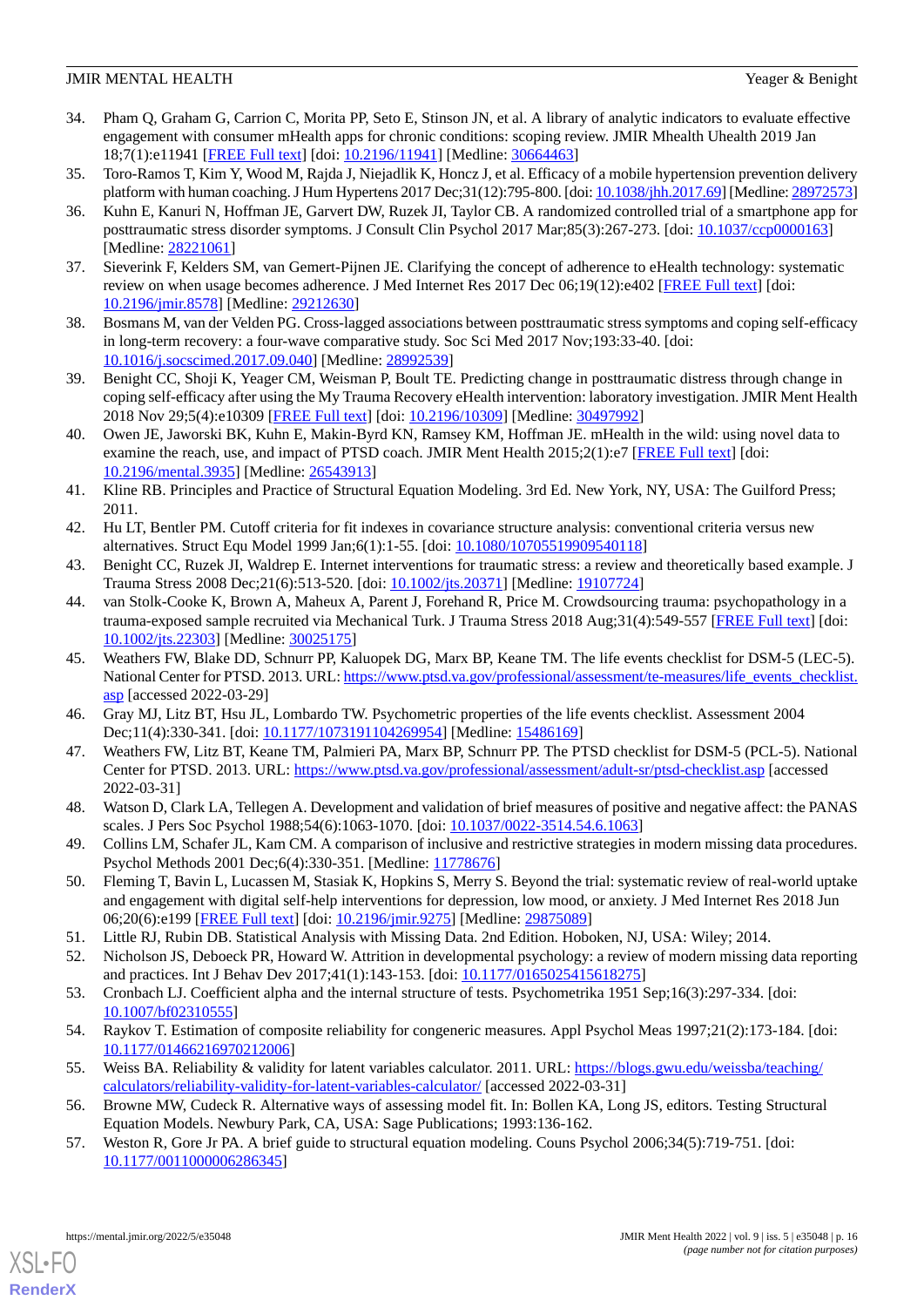- <span id="page-16-0"></span>58. Marsh HW, Hau KT, Wen Z. In search of golden rules: comment on hypothesis-testing approaches to setting cutoff values for fit indexes and dangers in overgeneralizing Hu and Bentler's (1999) findings. Struct Equ Model 2004 Jul;11(3):320-341. [doi: [10.1207/s15328007sem1103\\_2](http://dx.doi.org/10.1207/s15328007sem1103_2)]
- <span id="page-16-2"></span><span id="page-16-1"></span>59. Lei PW, Wu Q. Introduction to structural equation modeling: issues and practical considerations. Educ Meas 2007;26(3):33-43. [doi: [10.1111/j.1745-3992.2007.00099.x\]](http://dx.doi.org/10.1111/j.1745-3992.2007.00099.x)
- <span id="page-16-3"></span>60. Grewal R, Cote JA, Baumgartner H. Multicollinearity and measurement error in structural equation models: implications for theory testing. Mark Sci 2004 Nov;23(4):519-529. [doi: [10.1287/mksc.1040.0070\]](http://dx.doi.org/10.1287/mksc.1040.0070)
- <span id="page-16-4"></span>61. Enders CK. Multiple imputation as a flexible tool for missing data handling in clinical research. Behav Res Ther 2017 Nov;98:4-18. [doi: [10.1016/j.brat.2016.11.008](http://dx.doi.org/10.1016/j.brat.2016.11.008)] [Medline: [27890222](http://www.ncbi.nlm.nih.gov/entrez/query.fcgi?cmd=Retrieve&db=PubMed&list_uids=27890222&dopt=Abstract)]
- <span id="page-16-5"></span>62. Perski O, Blandford A, Garnett C, Crane D, West R, Michie S. A self-report measure of engagement with digital behavior change interventions (DBCIs): development and psychometric evaluation of the "DBCI Engagement Scale". Transl Behav Med 2020 Feb 03;10(1):267-277 [[FREE Full text](http://europepmc.org/abstract/MED/30927357)] [doi: [10.1093/tbm/ibz039](http://dx.doi.org/10.1093/tbm/ibz039)] [Medline: [30927357\]](http://www.ncbi.nlm.nih.gov/entrez/query.fcgi?cmd=Retrieve&db=PubMed&list_uids=30927357&dopt=Abstract)
- <span id="page-16-6"></span>63. Donkin L, Glozier N. Motivators and motivations to persist with online psychological interventions: a qualitative study of treatment completers. J Med Internet Res 2012 Jun 22;14(3):e91 [\[FREE Full text\]](https://www.jmir.org/2012/3/e91/) [doi: [10.2196/jmir.2100\]](http://dx.doi.org/10.2196/jmir.2100) [Medline: [22743581](http://www.ncbi.nlm.nih.gov/entrez/query.fcgi?cmd=Retrieve&db=PubMed&list_uids=22743581&dopt=Abstract)]
- <span id="page-16-7"></span>64. Philippi P, Baumeister H, Apolinário-Hagen J, Ebert DD, Hennemann S, Kott L, et al. Acceptance towards digital health interventions - model validation and further development of the unified theory of acceptance and use of technology. Internet Interv 2021 Dec;26:100459 [[FREE Full text](https://linkinghub.elsevier.com/retrieve/pii/S2214-7829(21)00099-3)] [doi: [10.1016/j.invent.2021.100459](http://dx.doi.org/10.1016/j.invent.2021.100459)] [Medline: [34603973](http://www.ncbi.nlm.nih.gov/entrez/query.fcgi?cmd=Retrieve&db=PubMed&list_uids=34603973&dopt=Abstract)]
- <span id="page-16-8"></span>65. Do V, Young L, Barnason S, Tran H. Relationships between activation level, knowledge, self-efficacy, and self-management behavior in heart failure patients discharged from rural hospitals. F1000Res 2015;4:150 [[FREE Full text](https://f1000research.com/articles/10.12688/f1000research.6557.1/doi)] [doi: [10.12688/f1000research.6557.1](http://dx.doi.org/10.12688/f1000research.6557.1)] [Medline: [26213616](http://www.ncbi.nlm.nih.gov/entrez/query.fcgi?cmd=Retrieve&db=PubMed&list_uids=26213616&dopt=Abstract)]
- <span id="page-16-9"></span>66. Beckerle CM, Lavin MA. Association of self-efficacy and self-care with glycemic control in diabetes. Diabetes Spectr 2013;26(3):172-178 [[FREE Full text](https://doi.org/10.2337/diaspect.26.3.172)] [doi: [10.2337/diaspect.26.3.172](http://dx.doi.org/10.2337/diaspect.26.3.172)]
- <span id="page-16-10"></span>67. Johnson MO, Neilands TB, Dilworth SE, Morin SF, Remien RH, Chesney MA. The role of self-efficacy in HIV treatment adherence: validation of the HIV Treatment Adherence Self-Efficacy Scale (HIV-ASES). J Behav Med 2007 Oct;30(5):359-370 [\[FREE Full text\]](http://europepmc.org/abstract/MED/17588200) [doi: [10.1007/s10865-007-9118-3](http://dx.doi.org/10.1007/s10865-007-9118-3)] [Medline: [17588200\]](http://www.ncbi.nlm.nih.gov/entrez/query.fcgi?cmd=Retrieve&db=PubMed&list_uids=17588200&dopt=Abstract)
- <span id="page-16-11"></span>68. Benight CC, Bandura A. Social cognitive theory of posttraumatic recovery: the role of perceived self-efficacy. Behav Res Ther 2004 Oct;42(10):1129-1148. [doi: [10.1016/j.brat.2003.08.008](http://dx.doi.org/10.1016/j.brat.2003.08.008)] [Medline: [15350854](http://www.ncbi.nlm.nih.gov/entrez/query.fcgi?cmd=Retrieve&db=PubMed&list_uids=15350854&dopt=Abstract)]
- <span id="page-16-13"></span><span id="page-16-12"></span>69. Benight CC, Cieslak R, Molton IR, Johnson LE. Self-evaluative appraisals of coping capability and posttraumatic distress following motor vehicle accidents. J Consult Clin Psychol 2008 Aug;76(4):677-685. [doi: [10.1037/0022-006X.76.4.677](http://dx.doi.org/10.1037/0022-006X.76.4.677)] [Medline: [18665695](http://www.ncbi.nlm.nih.gov/entrez/query.fcgi?cmd=Retrieve&db=PubMed&list_uids=18665695&dopt=Abstract)]
- <span id="page-16-14"></span>70. Cieslak R, Benight CC, Caden Lehman VC. Coping self-efficacy mediates the effects of negative cognitions on posttraumatic distress. Behav Res Ther 2008 Jul;46(7):788-798 [\[FREE Full text\]](http://europepmc.org/abstract/MED/18456241) [doi: [10.1016/j.brat.2008.03.007](http://dx.doi.org/10.1016/j.brat.2008.03.007)] [Medline: [18456241](http://www.ncbi.nlm.nih.gov/entrez/query.fcgi?cmd=Retrieve&db=PubMed&list_uids=18456241&dopt=Abstract)]
- <span id="page-16-15"></span>71. Flatten G, Wälte D, Perlitz V. Self-efficacy in acutely traumatized patients and the risk of developing a posttraumatic stress syndrome. Psychosoc Med 2008 Jun 05;5:Doc05 [\[FREE Full text\]](http://europepmc.org/abstract/MED/19742277) [Medline: [19742277\]](http://www.ncbi.nlm.nih.gov/entrez/query.fcgi?cmd=Retrieve&db=PubMed&list_uids=19742277&dopt=Abstract)
- <span id="page-16-16"></span>72. Benight CC, Harper ML. Coping self-efficacy perceptions as a mediator between acute stress response and long-term distress following natural disasters. J Trauma Stress 2002 Jun;15(3):177-186. [doi: [10.1023/A:1015295025950\]](http://dx.doi.org/10.1023/A:1015295025950) [Medline: [12092909](http://www.ncbi.nlm.nih.gov/entrez/query.fcgi?cmd=Retrieve&db=PubMed&list_uids=12092909&dopt=Abstract)]
- <span id="page-16-17"></span>73. Ehlers A, Clark DM, Hackmann A, McManus F, Fennell M. Cognitive therapy for post-traumatic stress disorder: development and evaluation. Behav Res Ther 2005 Apr;43(4):413-431. [doi: [10.1016/j.brat.2004.03.006\]](http://dx.doi.org/10.1016/j.brat.2004.03.006) [Medline: [15701354\]](http://www.ncbi.nlm.nih.gov/entrez/query.fcgi?cmd=Retrieve&db=PubMed&list_uids=15701354&dopt=Abstract)
- 74. Kleim B, Grey N, Wild J, Nussbeck FW, Stott R, Hackmann A, et al. Cognitive change predicts symptom reduction with cognitive therapy for posttraumatic stress disorder. J Consult Clin Psychol 2013 Jun;81(3):383-393 [[FREE Full text](http://europepmc.org/abstract/MED/23276122)] [doi: [10.1037/a0031290](http://dx.doi.org/10.1037/a0031290)] [Medline: [23276122](http://www.ncbi.nlm.nih.gov/entrez/query.fcgi?cmd=Retrieve&db=PubMed&list_uids=23276122&dopt=Abstract)]
- <span id="page-16-18"></span>75. Ashford MT, Olander EK, Rowe H, Fisher JR, Ayers S. Feasibility and acceptability of a Web-based treatment with telephone support for postpartum women with anxiety: randomized controlled trial. JMIR Ment Health 2018 Apr 20;5(2):e19 [[FREE Full text](https://mental.jmir.org/2018/2/e19/)] [doi: [10.2196/mental.9106](http://dx.doi.org/10.2196/mental.9106)] [Medline: [29678804](http://www.ncbi.nlm.nih.gov/entrez/query.fcgi?cmd=Retrieve&db=PubMed&list_uids=29678804&dopt=Abstract)]
- <span id="page-16-19"></span>76. Carolan S, Harris PR, Greenwood K, Cavanagh K. Increasing engagement with an occupational digital stress management program through the use of an online facilitated discussion group: results of a pilot randomised controlled trial. Internet Interv 2017 Dec;10:1-11 [\[FREE Full text\]](https://linkinghub.elsevier.com/retrieve/pii/S2214-7829(17)30033-7) [doi: [10.1016/j.invent.2017.08.001](http://dx.doi.org/10.1016/j.invent.2017.08.001)] [Medline: [30135747](http://www.ncbi.nlm.nih.gov/entrez/query.fcgi?cmd=Retrieve&db=PubMed&list_uids=30135747&dopt=Abstract)]
- <span id="page-16-20"></span>77. Howarth A, Quesada J, Silva J, Judycki S, Mills PR. The impact of digital health interventions on health-related outcomes in the workplace: a systematic review. Digit Health 2018;4:2055207618770861 [[FREE Full text](https://journals.sagepub.com/doi/10.1177/2055207618770861?url_ver=Z39.88-2003&rfr_id=ori:rid:crossref.org&rfr_dat=cr_pub%3dpubmed)] [doi: [10.1177/2055207618770861\]](http://dx.doi.org/10.1177/2055207618770861) [Medline: [29942631\]](http://www.ncbi.nlm.nih.gov/entrez/query.fcgi?cmd=Retrieve&db=PubMed&list_uids=29942631&dopt=Abstract)
- 78. Eysenbach G. The law of attrition. J Med Internet Res 2005 Mar 31;7(1):e11 [[FREE Full text\]](https://www.jmir.org/2005/1/e11/) [doi: [10.2196/jmir.7.1.e11](http://dx.doi.org/10.2196/jmir.7.1.e11)] [Medline: [15829473](http://www.ncbi.nlm.nih.gov/entrez/query.fcgi?cmd=Retrieve&db=PubMed&list_uids=15829473&dopt=Abstract)]
- 79. Crutzen R, Roosjen JL, Poelman J. Using Google Analytics as a process evaluation method for internet-delivered interventions: an example on sexual health. Health Promot Int 2013 Mar;28(1):36-42. [doi: [10.1093/heapro/das008](http://dx.doi.org/10.1093/heapro/das008)] [Medline: [22377974](http://www.ncbi.nlm.nih.gov/entrez/query.fcgi?cmd=Retrieve&db=PubMed&list_uids=22377974&dopt=Abstract)]